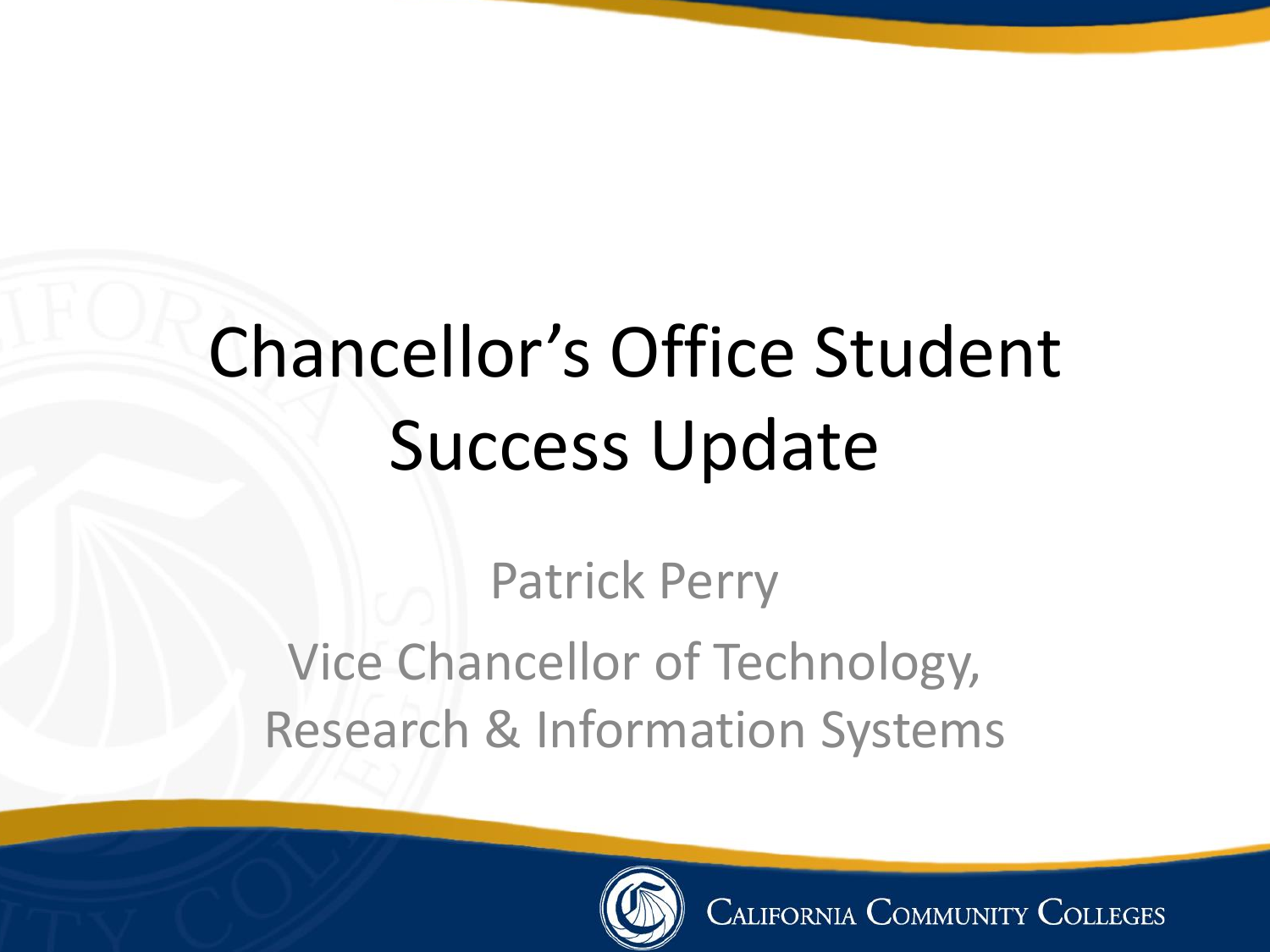# Big Stuff 2012-13

- Scorecard
- WageTracker
- Student-Counselor Ratio
- Common Assessment
- Governor's Distance Ed Initiative

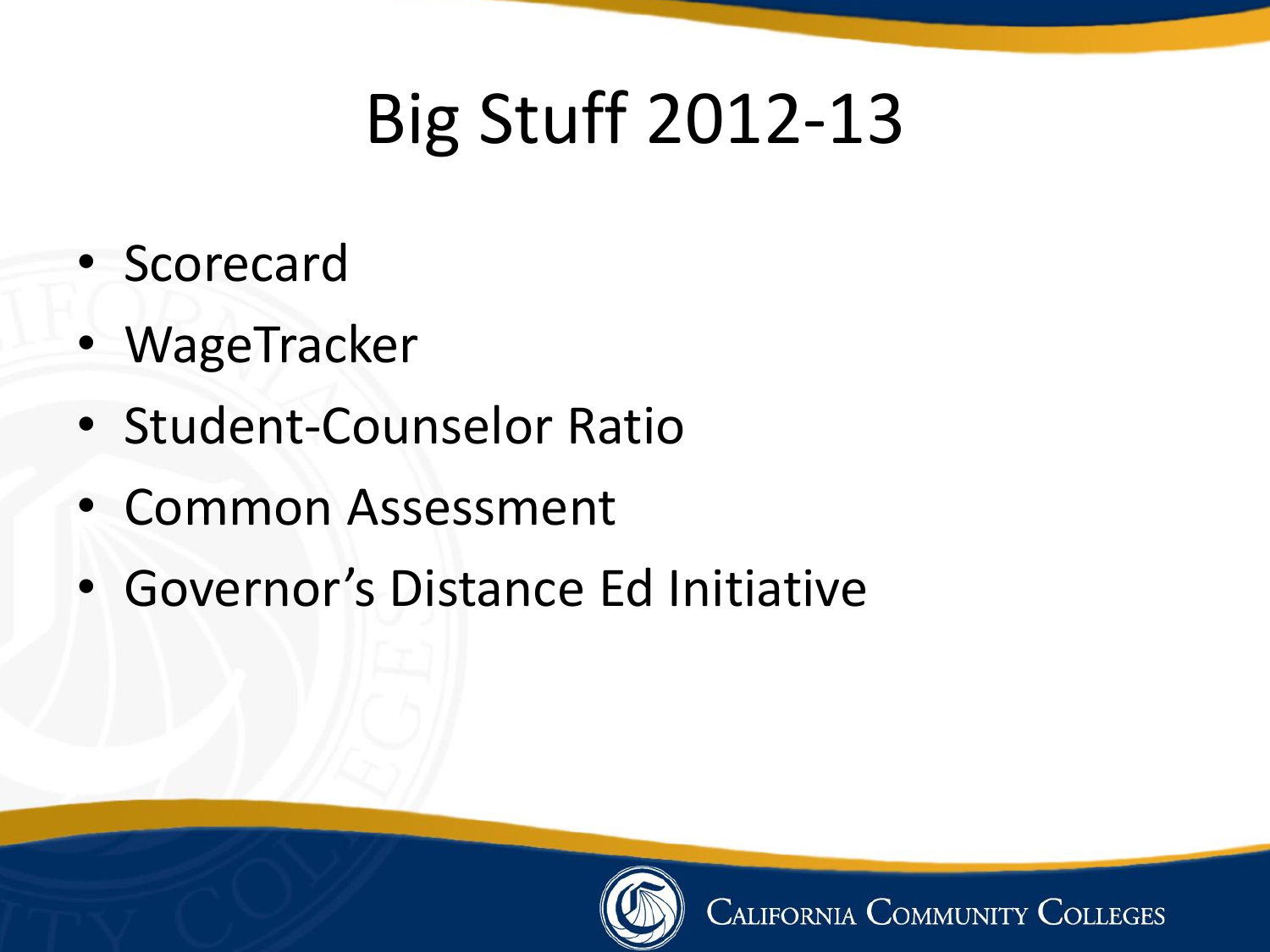## Student Success Task Force

- Recommendation 7.3:
	- Create Student Success "Scorecard"
		- Continue to measure "high-order" outcomes (deg/cert/xfer)
		- Measure "momentum points"
		- Focus on past performance, vs comparative peer performance
		- Expand populations measured, especially those with <12 units

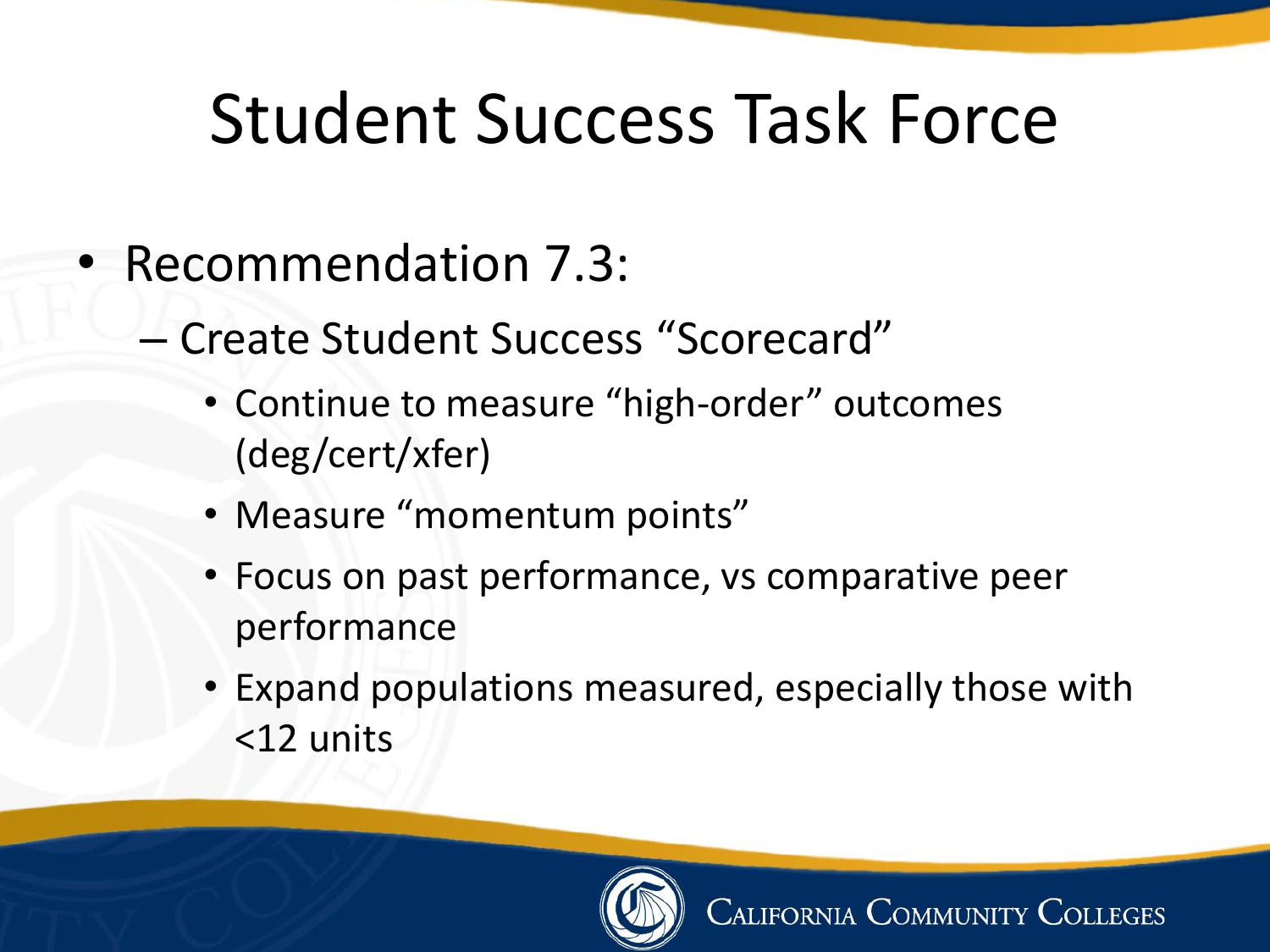## Student Success Task Force

- Recommendation 7.3:
	- Build upon existing ARCC framework and processes
	- Use existing MIS data; no new data collection burden
	- Improve transparency
		- Eliminate large .pdf report and replace with web-based reporting tool

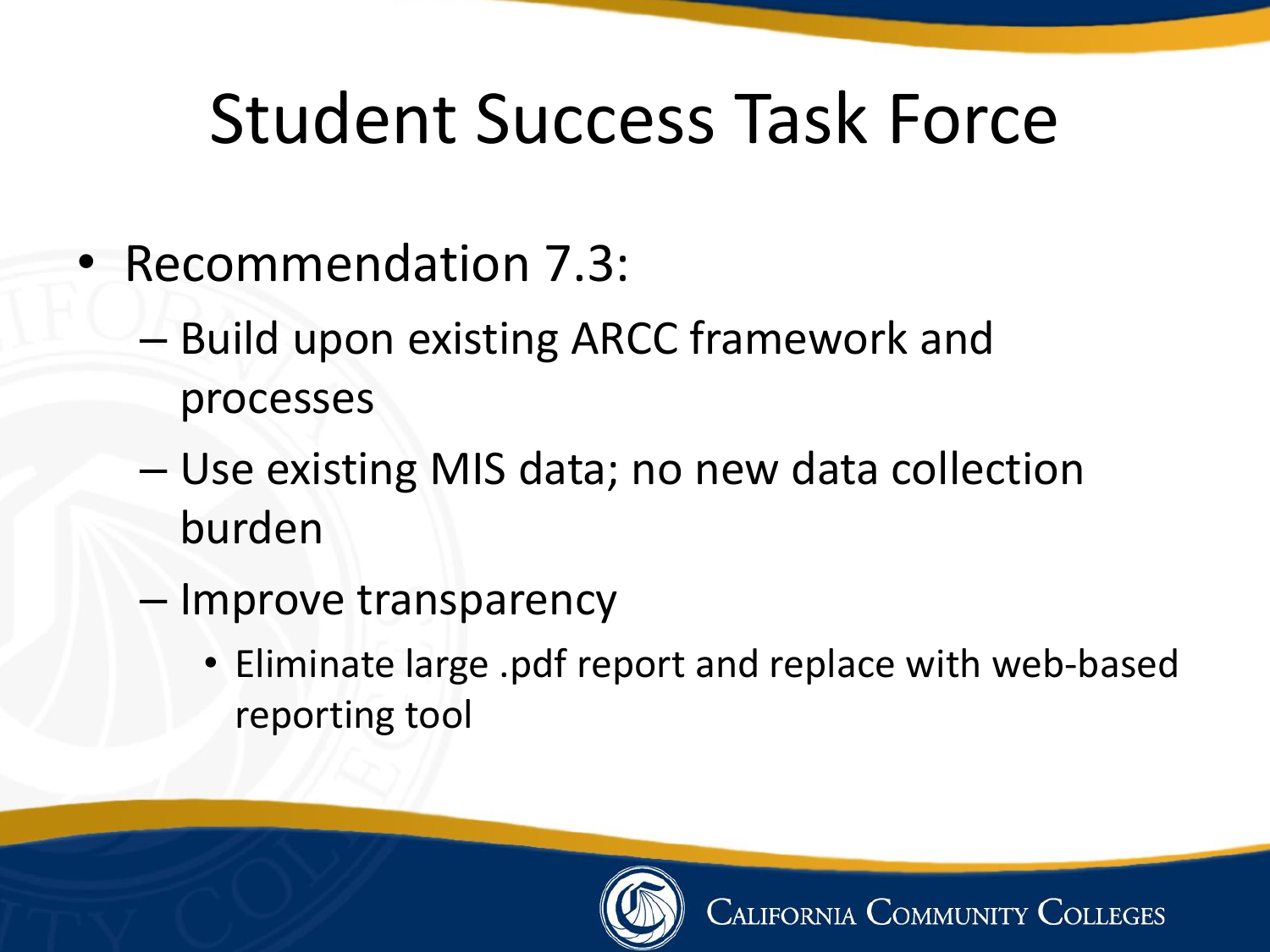# Implementing the Scorecard

- Accountability Advisory committee met Jan-Jun 2012
- Created new and expanded data definitions
- Refined focus on final outcomes and significant momentum points
- Simplified levels of reporting and identified proper reports for different audiences

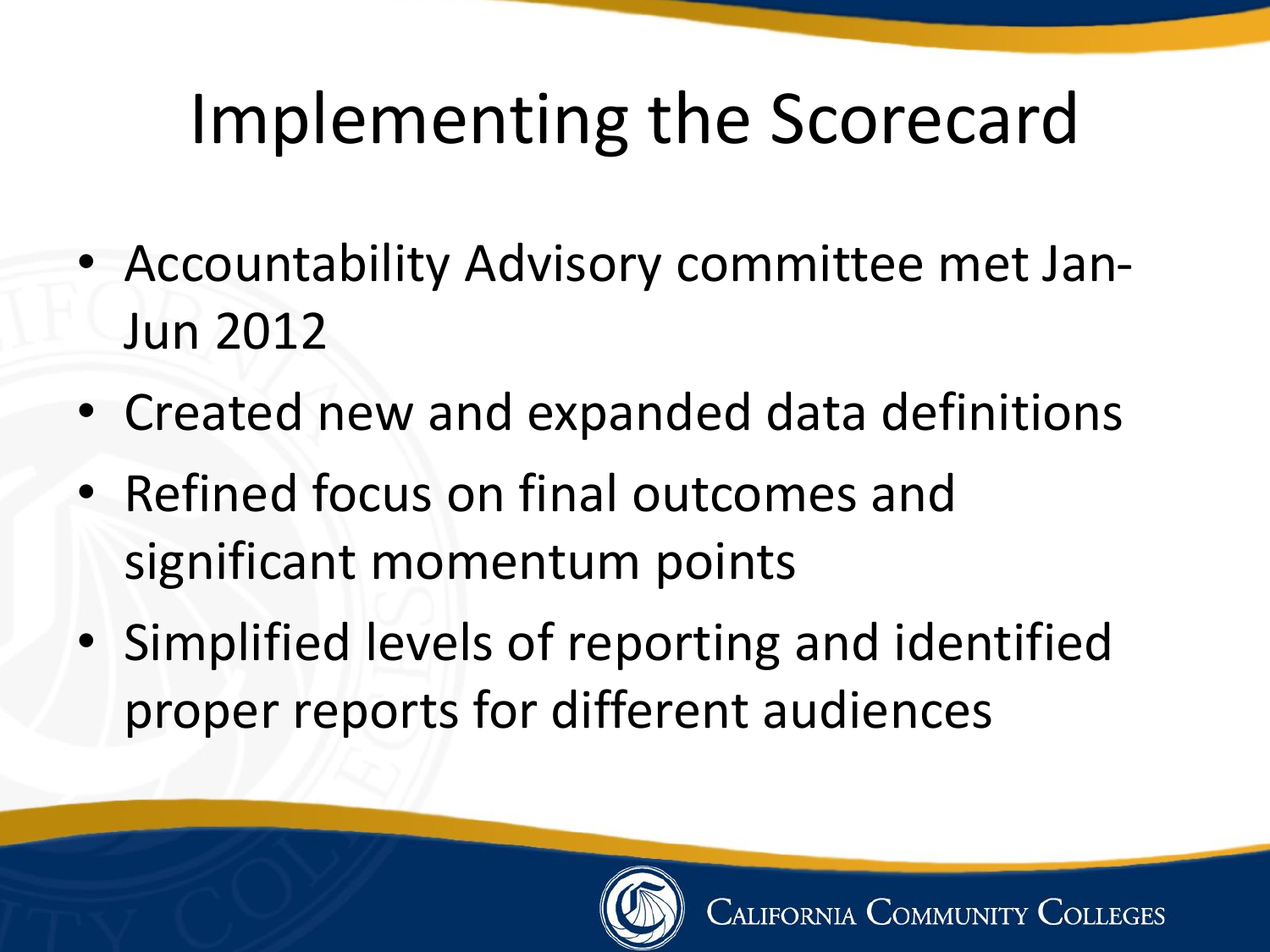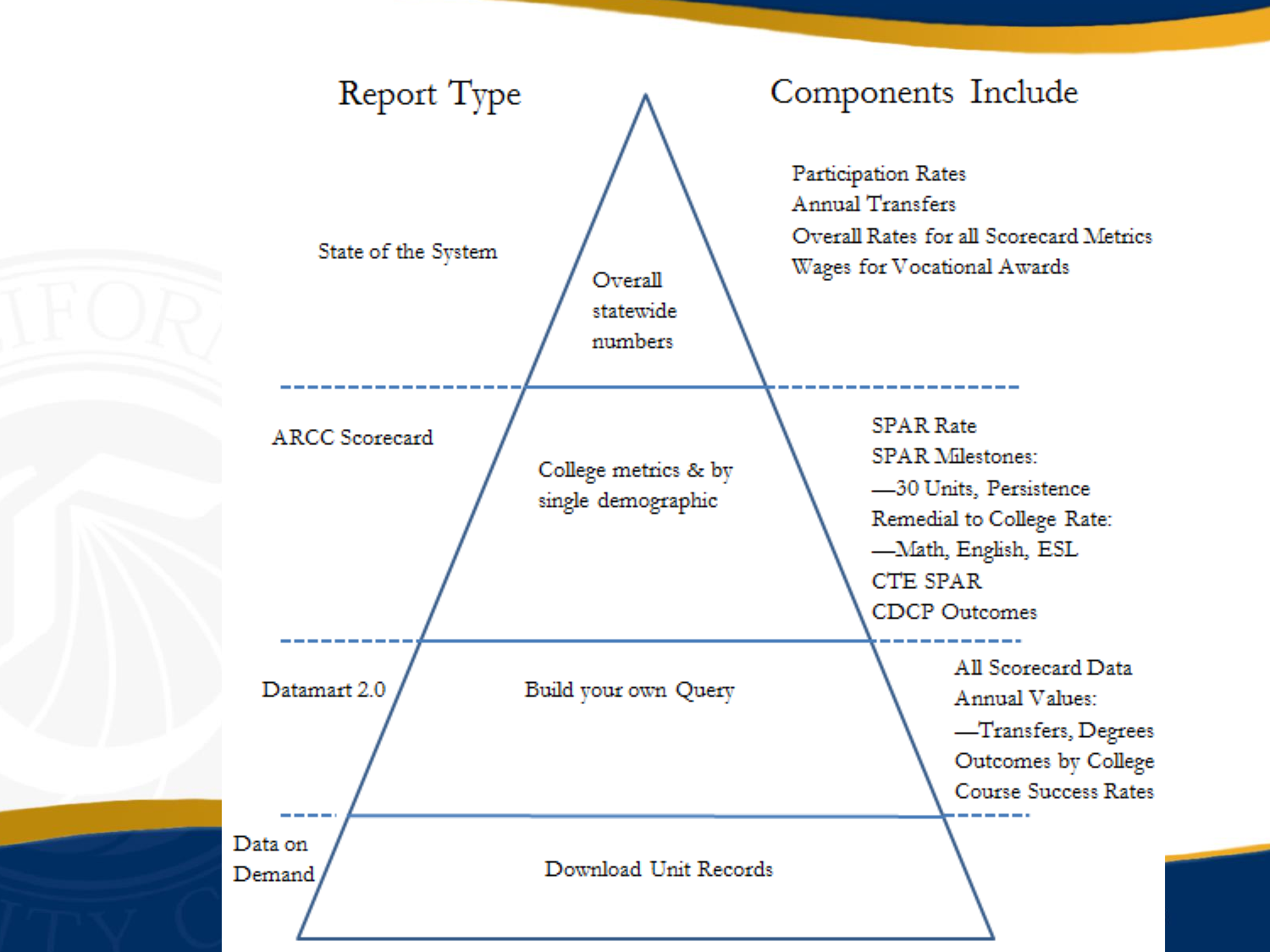- Momentum Points (for degree/transferseeking students)
	- Three Term Persistence Rate
		- % of students that enroll continuously for 3 terms upon entry
	- 30 Unit Completion Rate
		- % of students that complete 30 credit units in 6 years

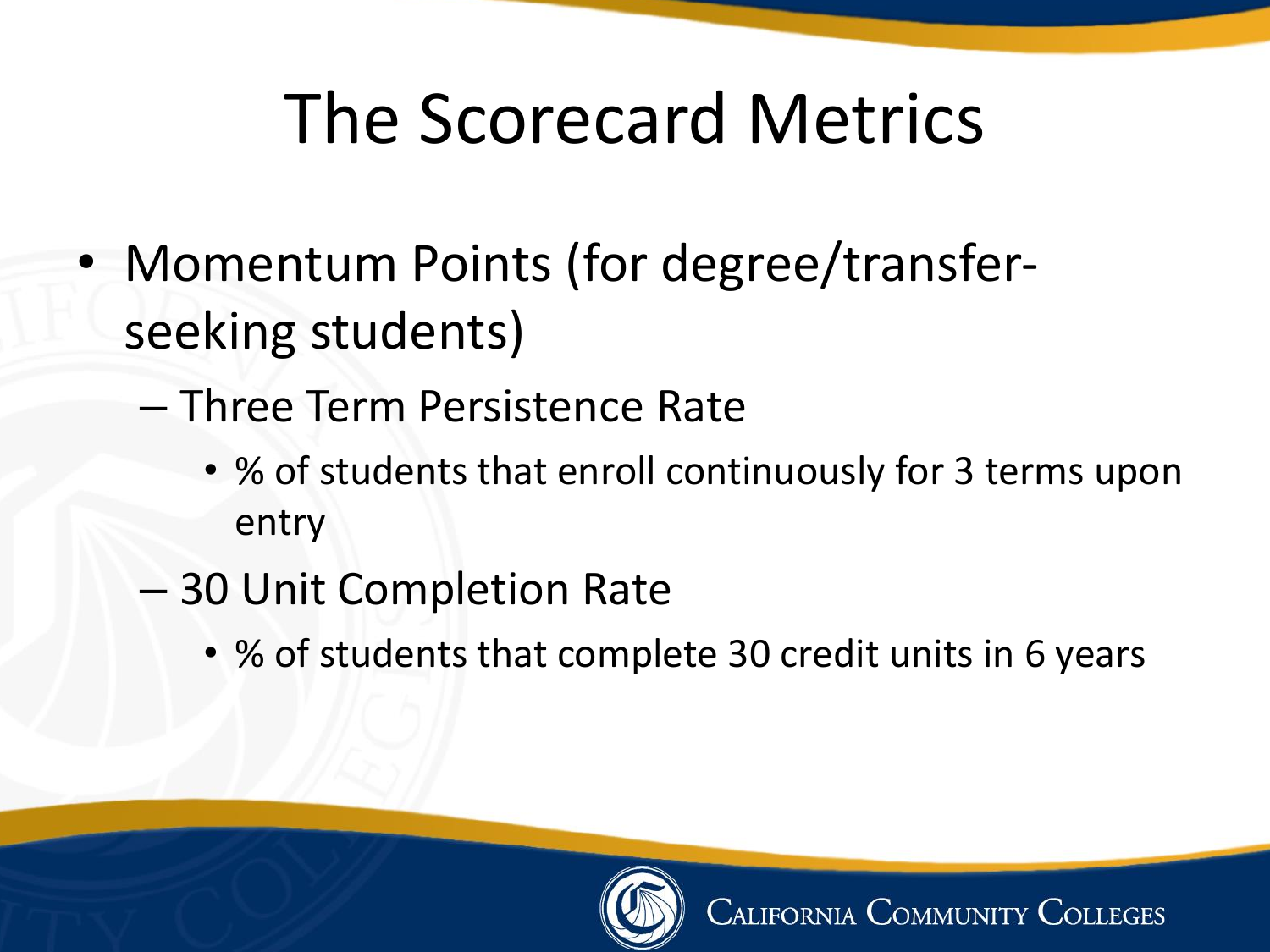- Remedial Completion Rate
	- % of students who took at least one basic skills course who complete a degreeapplicable/transferrable level course in the same discipline
		- Math (0 or 1 level)
		- English (0 level)
		- ESL (0 level English)

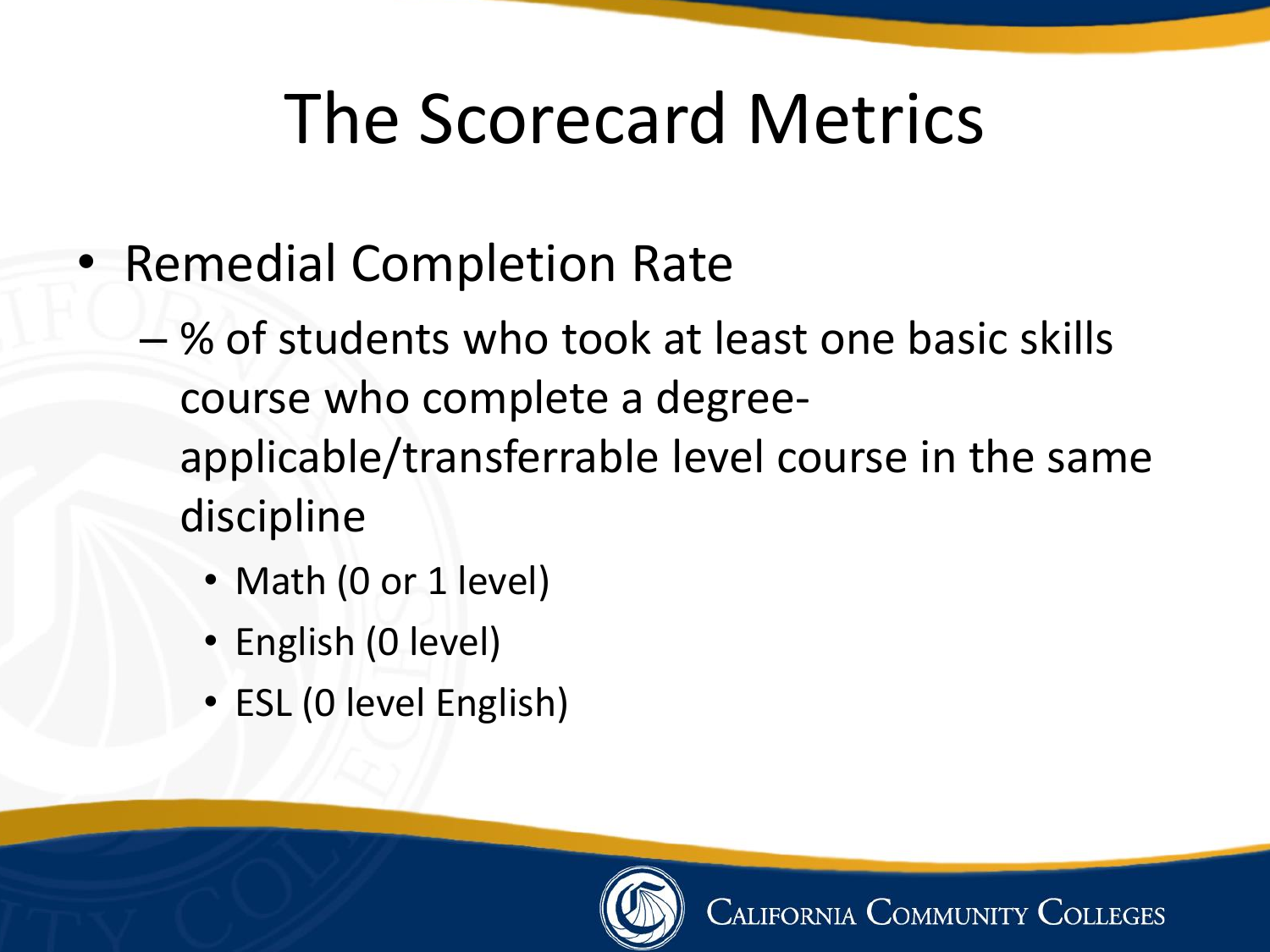- Student Progress & Attainment Rate (SPAR) (for degree/transfer-seeking students)
	- % of degree/transfer-seeking students who earn any of the following within 6 years:
		- AA or AS
		- Certificate
		- Transfer to 4-yr institution
		- "Transfer-Prepared" (60 UC/CSU transferrable units with GPA=>2.0)

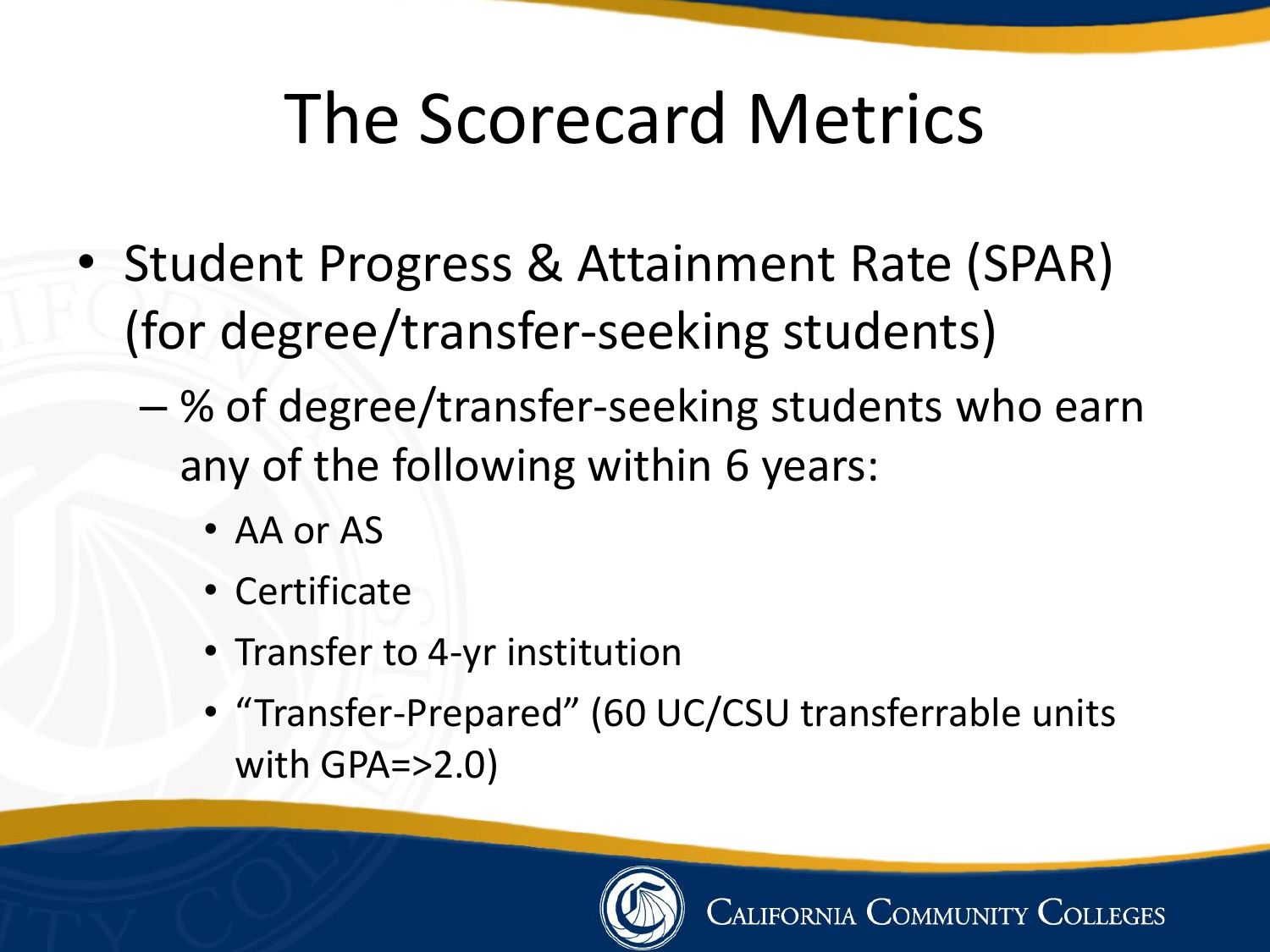- CTE Completion Rate (for CTE-directed students)
	- % of CTE-directed students who earn any of the following within 6 years:
		- AA or AS
		- Certificate
		- Transfer to 4-yr institution
		- "Transfer-Prepared" (60 UC/CSU transferrable units with GPA=>2.0)

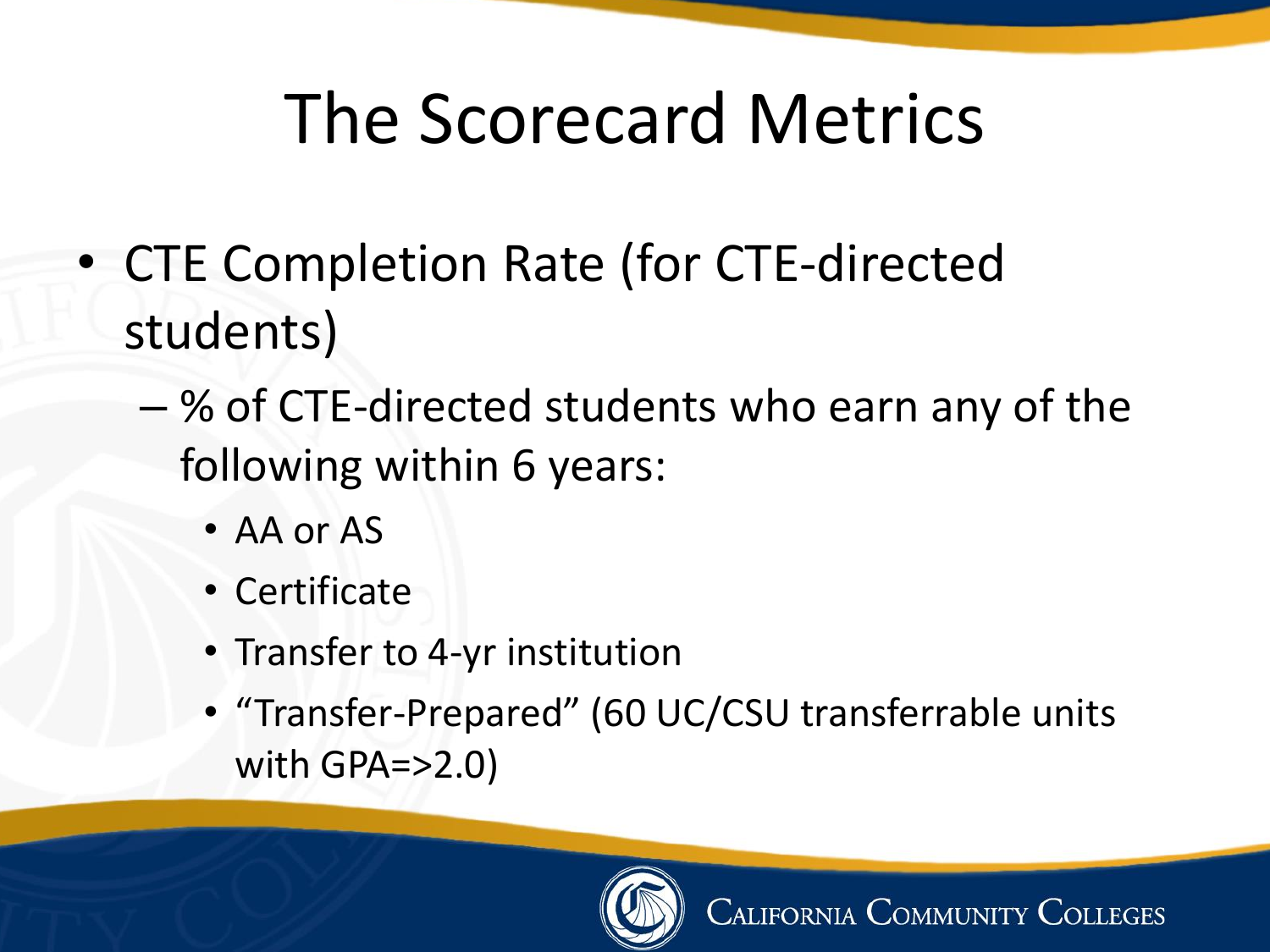- CDCP Completion Rate (for CDCP-directed students)
	- % of CDCP-directed students who earn any of the following within 6 years:
		- AA or AS
		- Certificate (includes noncredit CDCP award)
		- Transfer to 4-yr institution
		- "Transfer-Prepared" (60 UC/CSU transferrable units with GPA=>2.0)

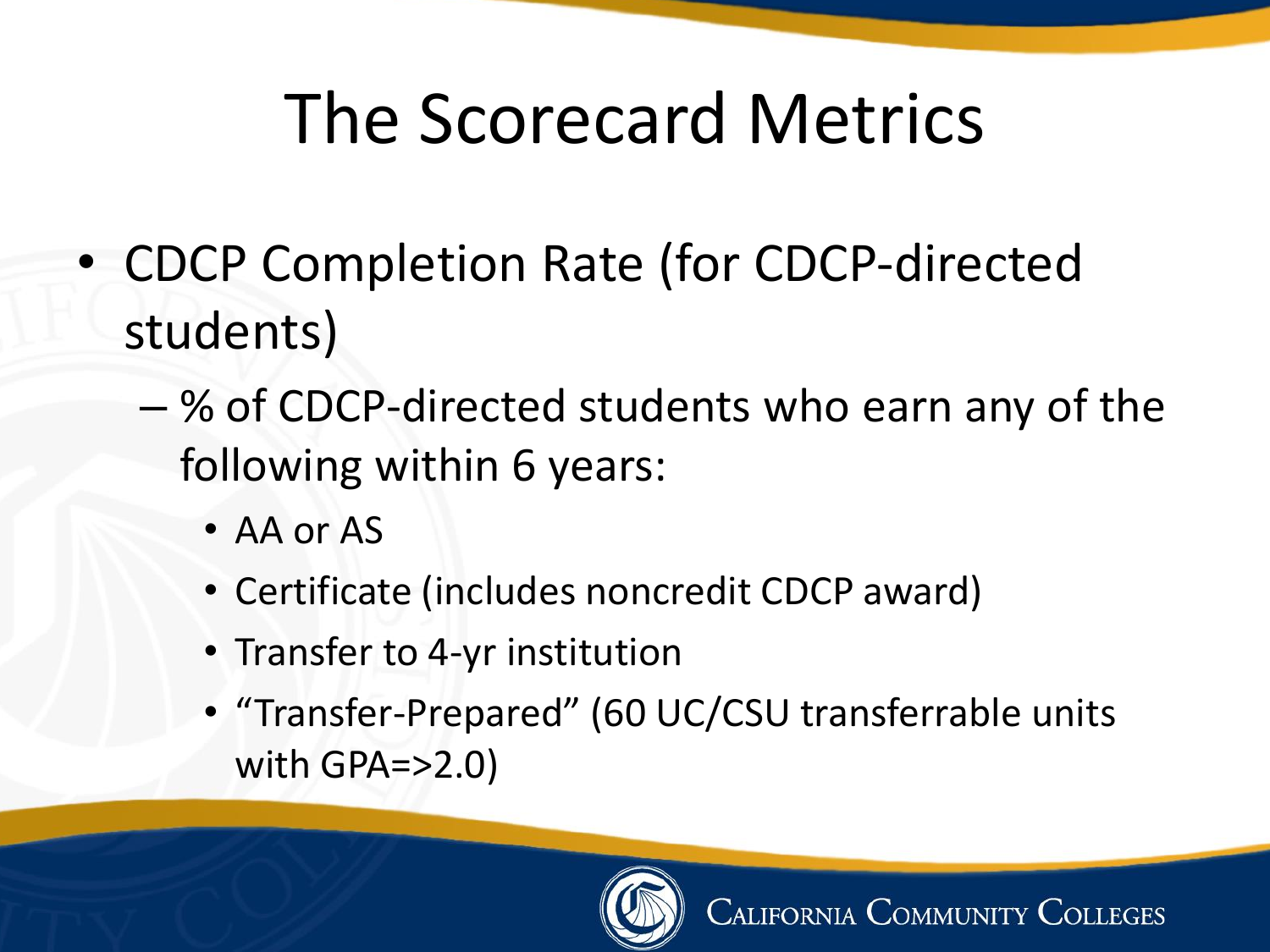#### The Scorecard

- Goes live second week of April
- Currently in review/beta
- For deg/xfer-seeking students, shows outcomes by remedial status
- For all metrics, outcomes by gender, age, race/ethnicity
- <http://testsite.cccco.edu/arcc/>

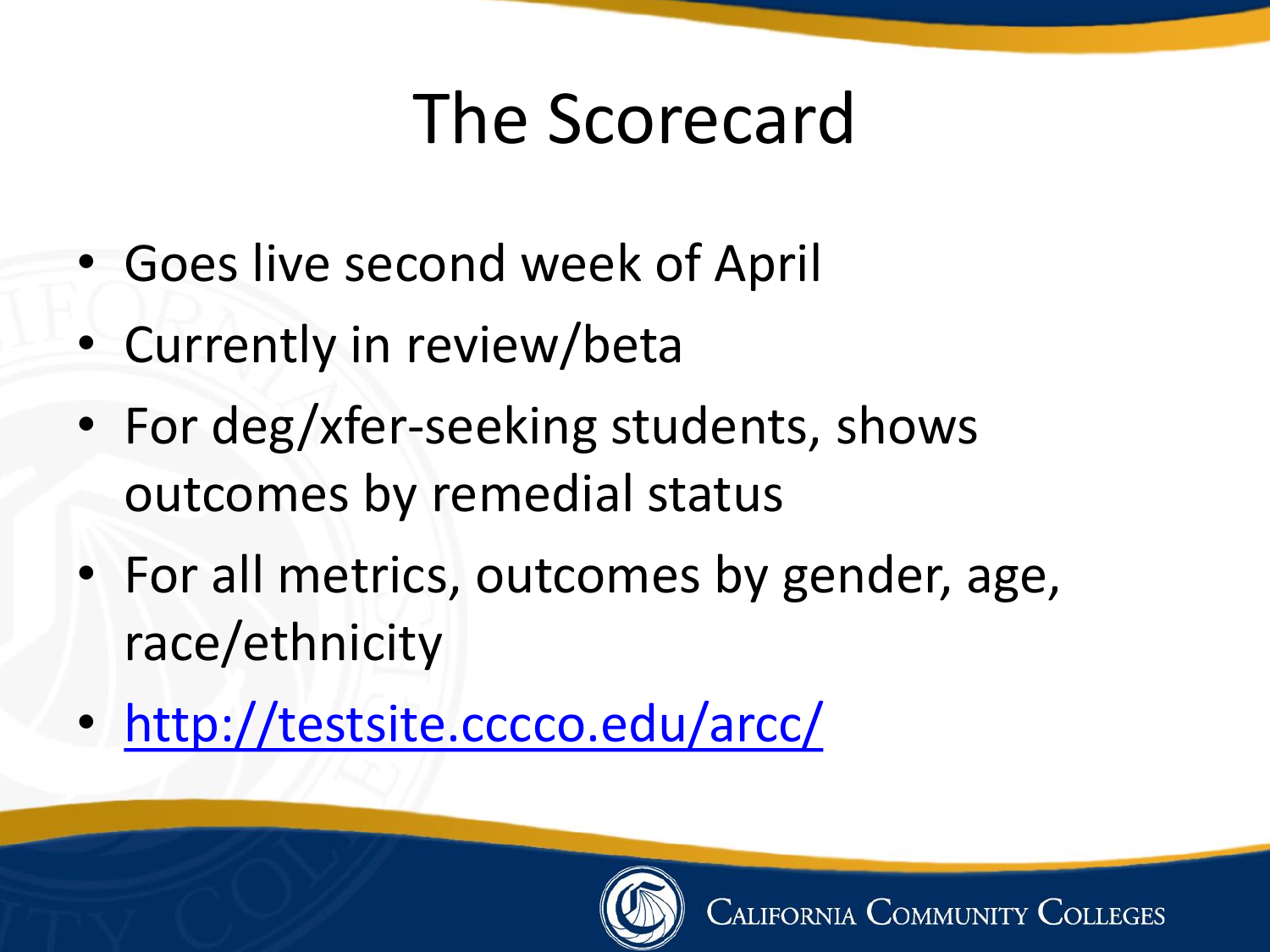

#### CALIFORNIA COMMUNITY COLLEGES<br>CHANCELLOR'S OFFICE STUDENT SUCCESS SCORECARD

#### Allan Hancock College

|  |  |  |  |  | PROFILE PERSISTENCE 30 UNITS COMPLETION REMEDIAL CAREER TECHNICAL EDUCATION |
|--|--|--|--|--|-----------------------------------------------------------------------------|
|--|--|--|--|--|-----------------------------------------------------------------------------|

#### Persistence

ARCC<br>HOME

Percentage of first-time cohort in 2006-07 enrolled for three consecutive terms

|                                    | <b>COLLEGE PREPARED</b> | UNPREPARED FOR COLLEGE             |               | OVERALL                            |       |       |
|------------------------------------|-------------------------|------------------------------------|---------------|------------------------------------|-------|-------|
|                                    | 69.8%                   |                                    | 70.8%         |                                    |       | 71.0% |
| Gender                             | 96                      | Gender                             | 95            | Gender                             |       |       |
| <b>FEMALE</b>                      | 69.8                    | <b>FEMALE</b>                      | 69.4          | FEMALE                             | 74.0  |       |
| MALE                               | 69.6                    | MALE                               | 72.3          | MALE                               | 67.1  |       |
| Age                                | %                       | Age                                | $\frac{1}{2}$ |                                    |       |       |
| UNDER 20                           | 70.7                    | UNDER 20                           | 71.9          | UNDER 20                           | 70.6  |       |
| 20-24                              | 60.8                    | $20 - 24$                          | 54.4          | $20 - 24$                          | 70.7  |       |
| 25-50                              | 67.9                    | 25-50                              | 67.4          | 25-50                              | 70.5  |       |
| OVER 50                            | 76.9                    | OVER 50                            | 66.7          | OVER 50                            | 87.5  |       |
| Ethnicity/Race                     | 96                      | Ethnicity/Race                     | 196           | Ethnioty/Race                      |       |       |
| APRICAN AMERICAN                   | 67.3                    | AFRICAN AMERICAN                   | 56.7          | AFRICAN AMERICAN                   | 93.8  |       |
| AMERICAN INDIANA<br>ALASKAN NATIVE | 78.6                    | AMERICAN INDIAN/<br>ALASKAN NATIVE | 77.8          | AMERICAN INDIAN/<br>ALASKAN NATIVE | 80.0  |       |
| ASIAN.                             | 70.0                    | <b>ASIAN</b>                       | 60.9          | ASWN                               | 100.0 |       |
| <b>FLIPINO</b>                     | 59.5                    | FILIPINO.                          | 61.5          | <b>FILIPINO</b>                    | 60.0  |       |
| HISPANIC                           | 71.8                    | HISPANIC                           | 74.7          | <b>HISPANIC</b>                    | 69.9  |       |
| <b>FACIFIC ISLANDER</b>            | 78.6                    | <b>FACIFIC ISLANDER</b>            | 71.4          | <b>PACIFIC ISLANDER</b>            | 83.3  |       |
| WHITE                              | 67.6                    | WHITE                              | 69.0          | WHITE                              | 67.3  |       |

Back to Top | Terms of Use | Privacy Statement | Accessibility | Contact Us | Visit Us | Complaints | Sitemap<br>Copyright © 2013 by California Community Colleges Chancellor's Office | 1102 Q Street, Suite 4554, Sacramento, C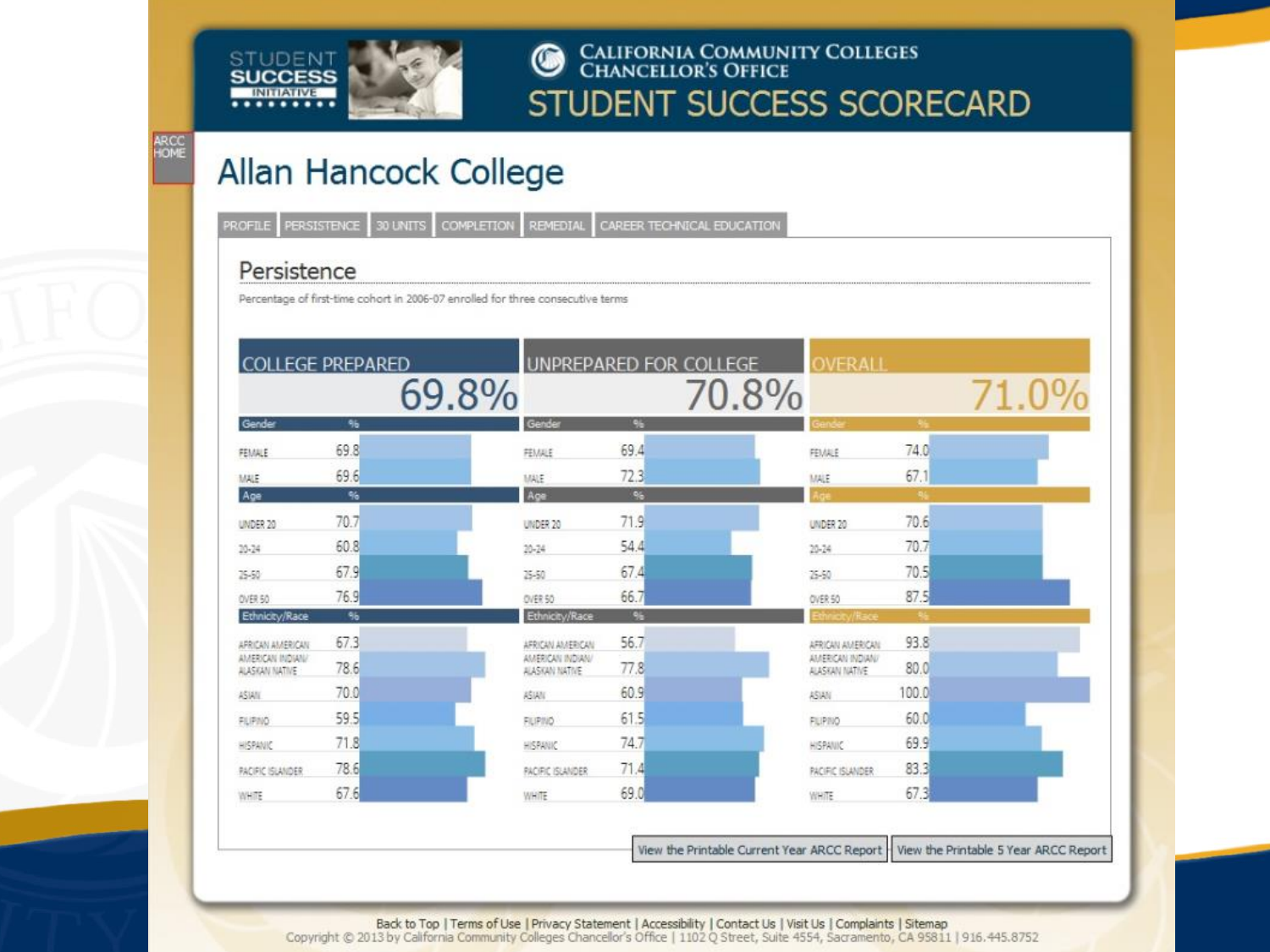

# WageTracker

- CCC system passed bill to allow office to become a repository of EDD wage data
- We send over every SSN in our system since 92 annually for update
- Have used for mandated things like Perkins and aggregate system accountability reporting
- Have now built public web application "WageTracker"

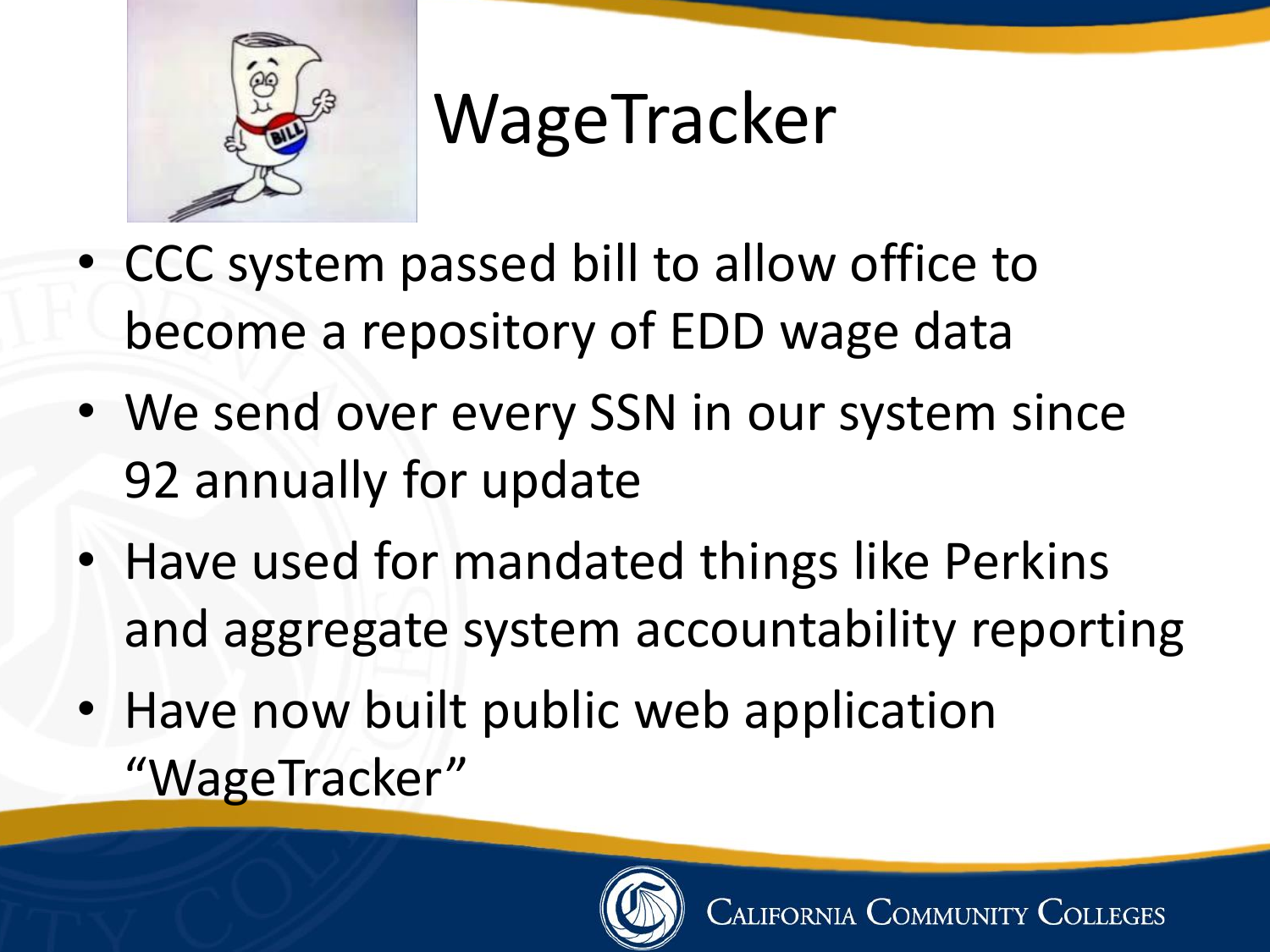# Methodology

- "Graduates" scrubbed of the following if they occurred after date of award:
	- Still enrolled anywhere in CCC system
	- Transferred to any other institution outside system (intersegmental and NSC data match)
- "Clean leavers" wages measured from -5 to +5 yrs
- If person earned >\$1 in any reported quarter, they are considered "in" and counted

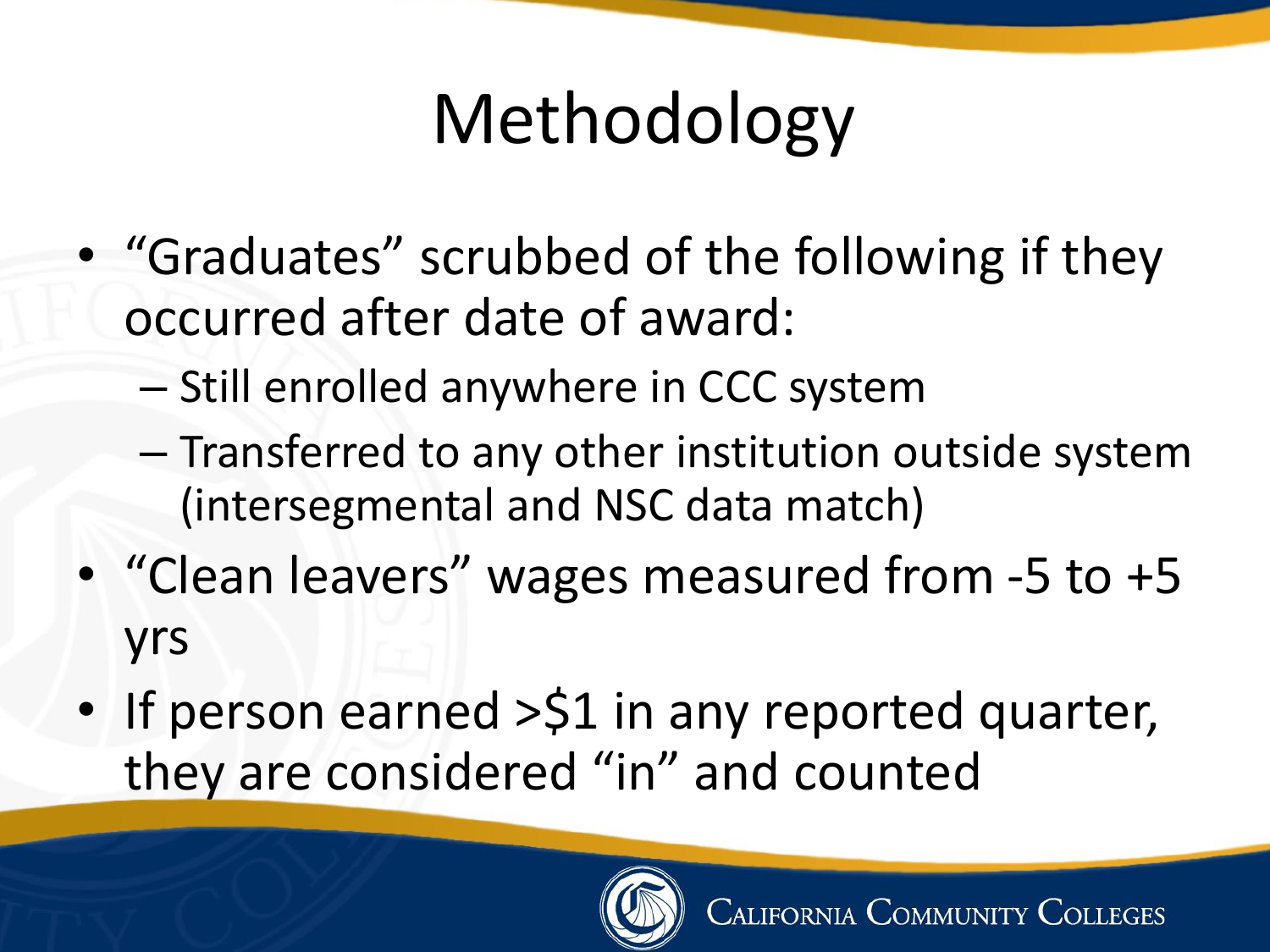

# WageTracker

- Same basic wage tracking cohort and methodology
	- Adjusted for current dollars/CPI
- Created two online marts:
	- All leavers in one year by program, system aggregation
	- All leavers by campus for 8 years by program

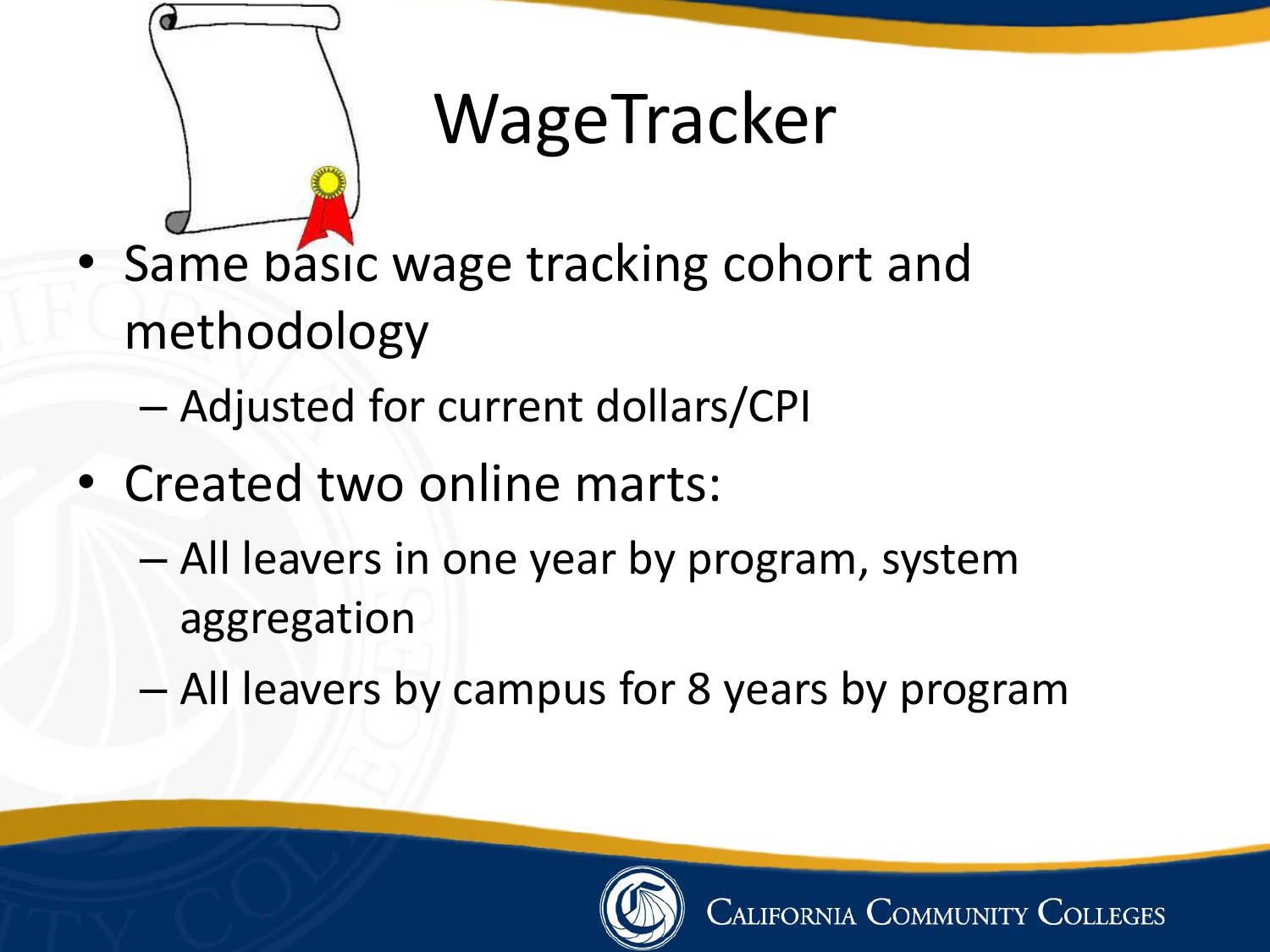# Wages by Program by Year

- [http://testsite.cccco.edu/ccccodatamart/outc](http://testsite.cccco.edu/ccccodatamart/outcomes/Wage_Outcomes_Summary.aspx) omes/Wage\_Outcomes\_Summary.aspx
- Measured median wages at:
	- 2 years before award date (previous employment)
	- 2 years after award date (roughly, starting salary)
	- 5 years after award date (roughly, journey salary)
- Minimum n=10 wage matches

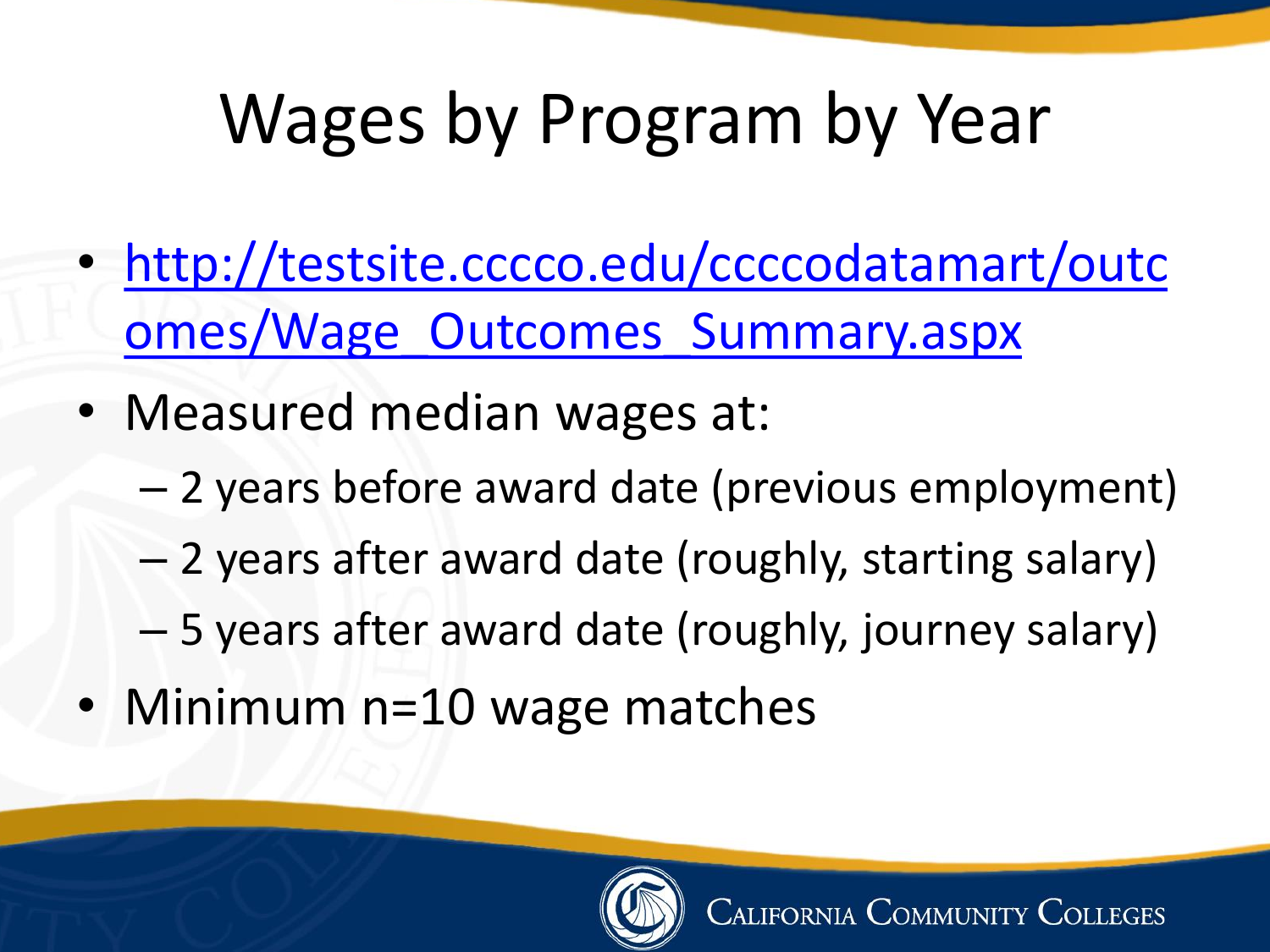# Wages by College by Program

- http://testsite.cccco.edu/ccccodatamart/outc [omes/Wage\\_Outcomes\\_College\\_Summary.as](http://testsite.cccco.edu/ccccodatamart/outcomes/Wage_Outcomes_College_Summary.aspx) px
- Measured median wages for 8 years of graduates at:
	- 3 years after award date
- Timeline for measuring 8 years of cohorts at -2 to +5 was too long (15 years)

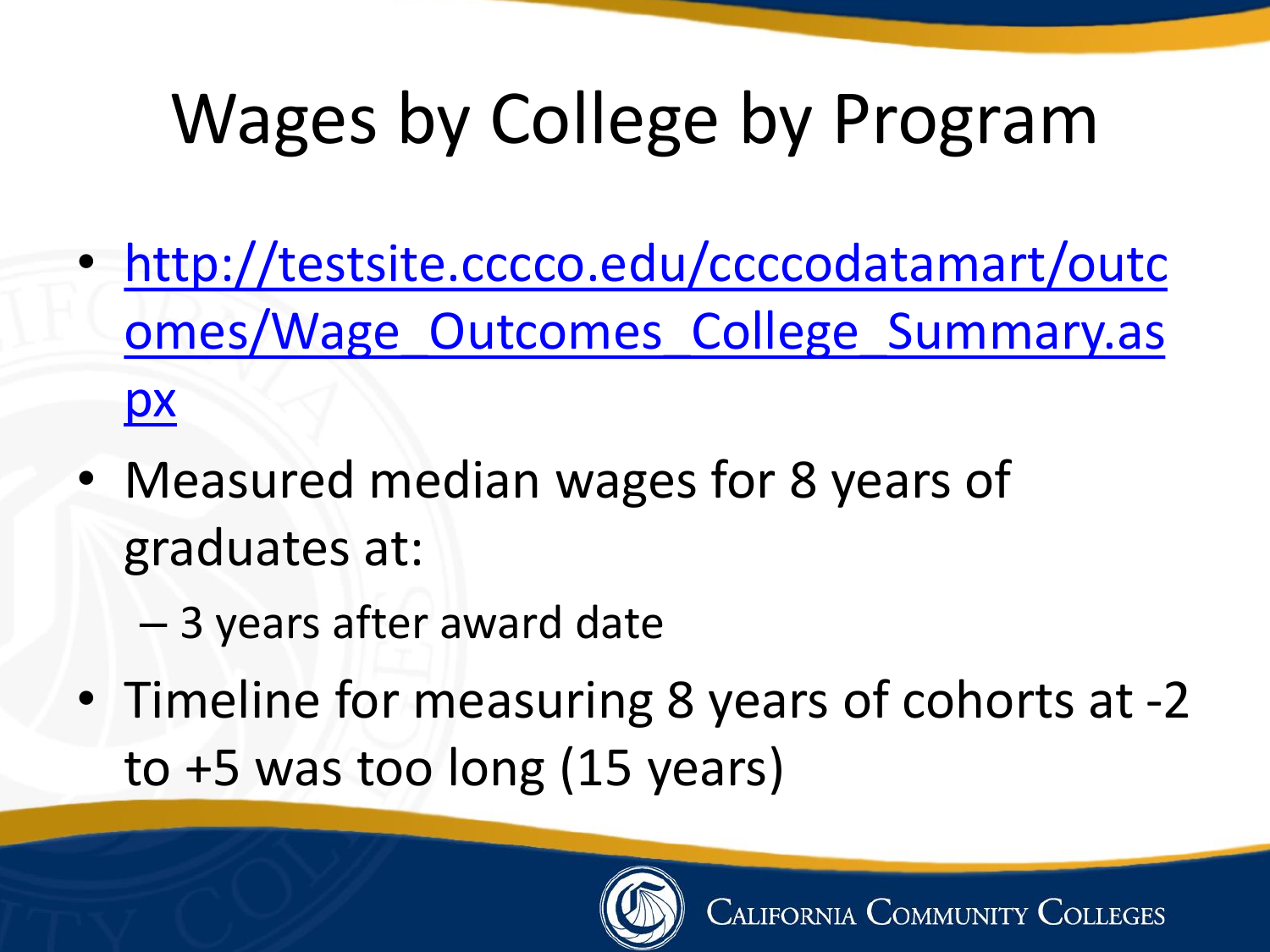# High ROI Programs

- Health fields (by far)
	- Paramedic, RN/LVN, Rad/Cardio, Resp./PT/PA, Dental, PsychTech, Health Info Tech
- Police & Fire Academies, Protective Svcs, AJ
- Wastewater/Environmental Control
- Electronics/Electric Tech
- Plumbing/Fabrication
- **Computer Networking, CIS**



California Community

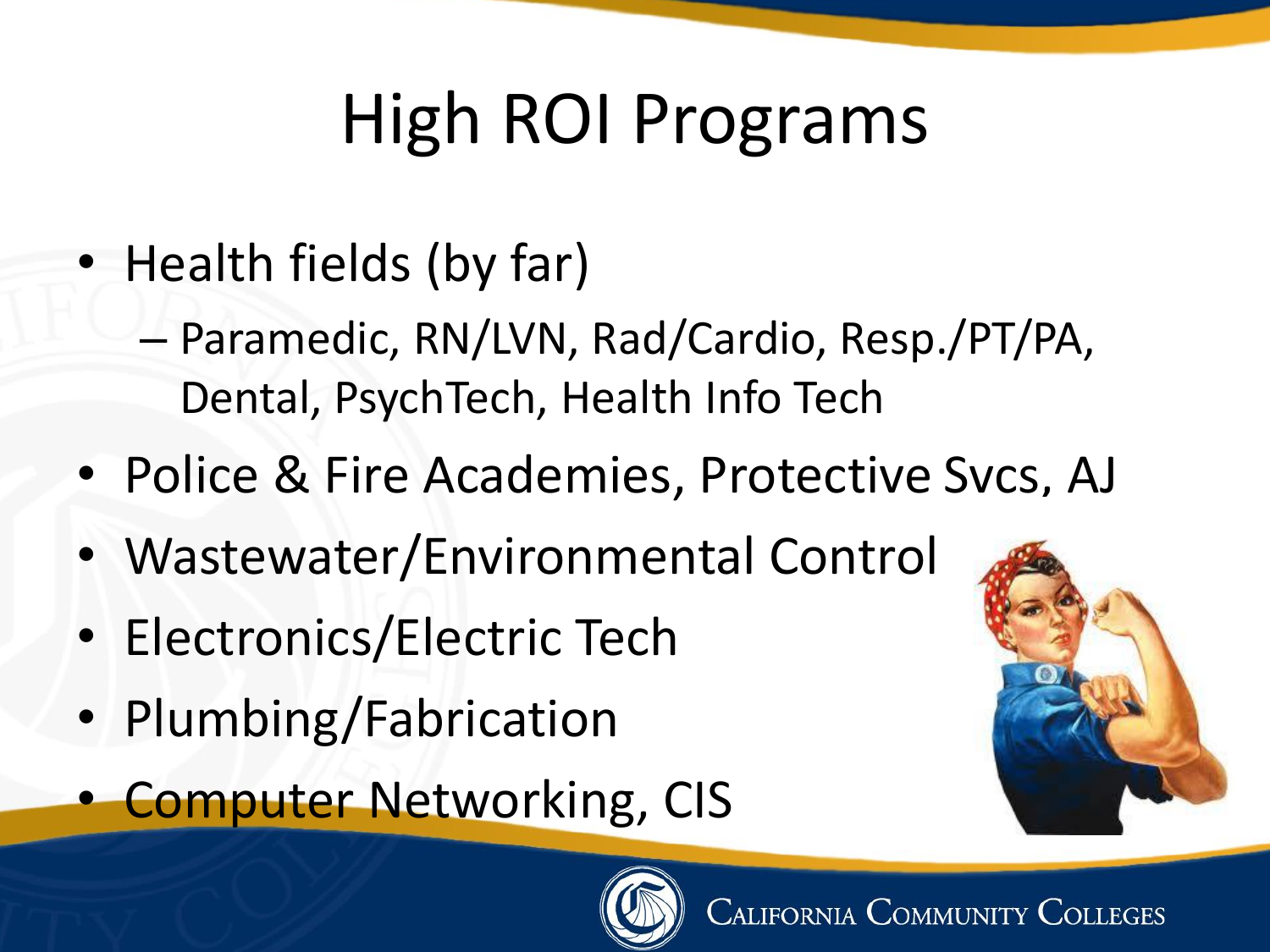## Lower ROI Programs

- Cosmetology\*
- Fashion/Interior Design
- Early Child Dev't
- Fine/Liberal/Graphic Arts/Music
- Culinary
- Things with "Assistant"
- "Transfer" Degrees (w/out Transfer)

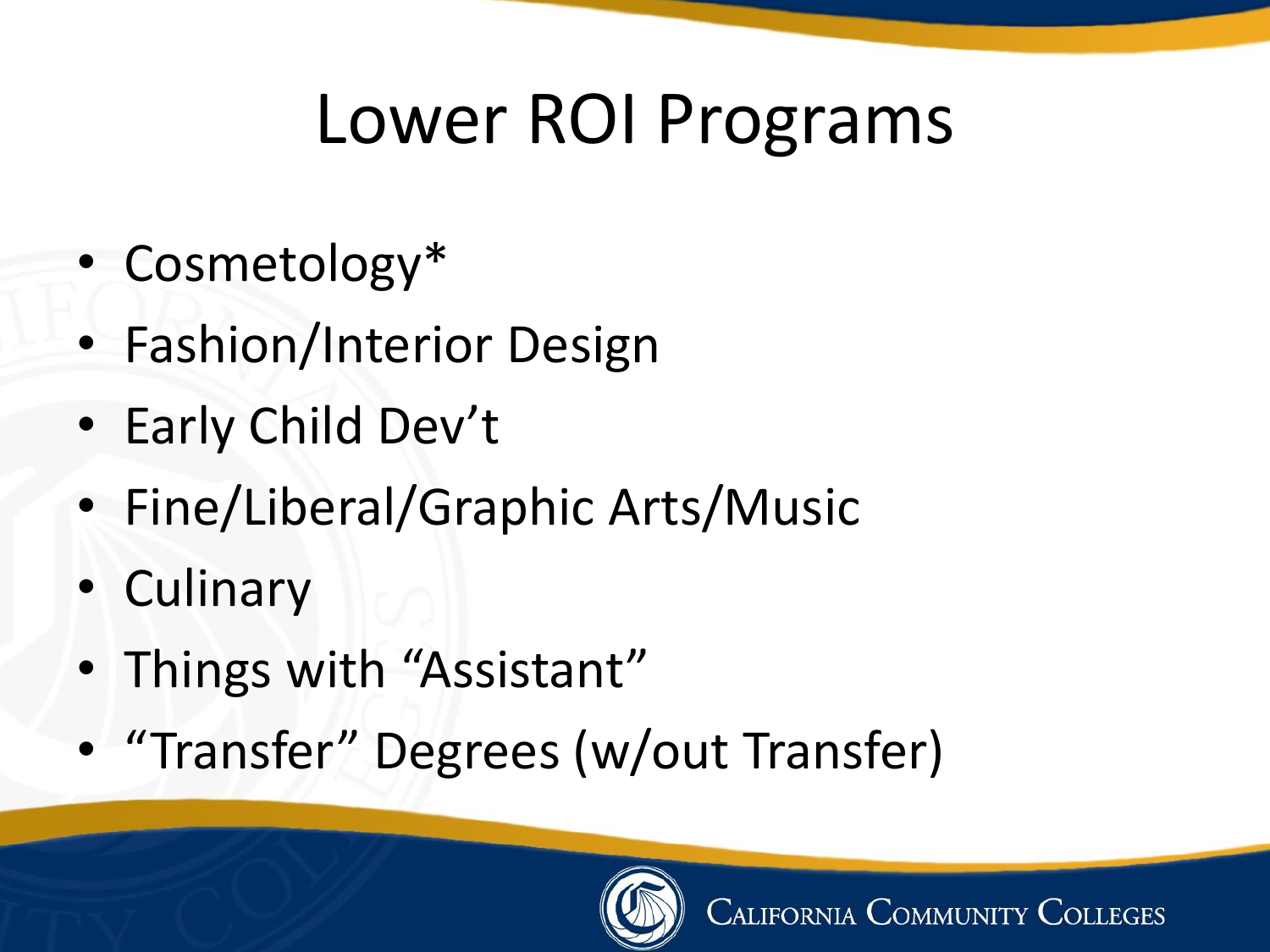#### Student-Counselor Ratio

- Ratio desired for Scorecard as Profile variable
- Workgroup met in November and February
- First version of metric didn't pass the muster

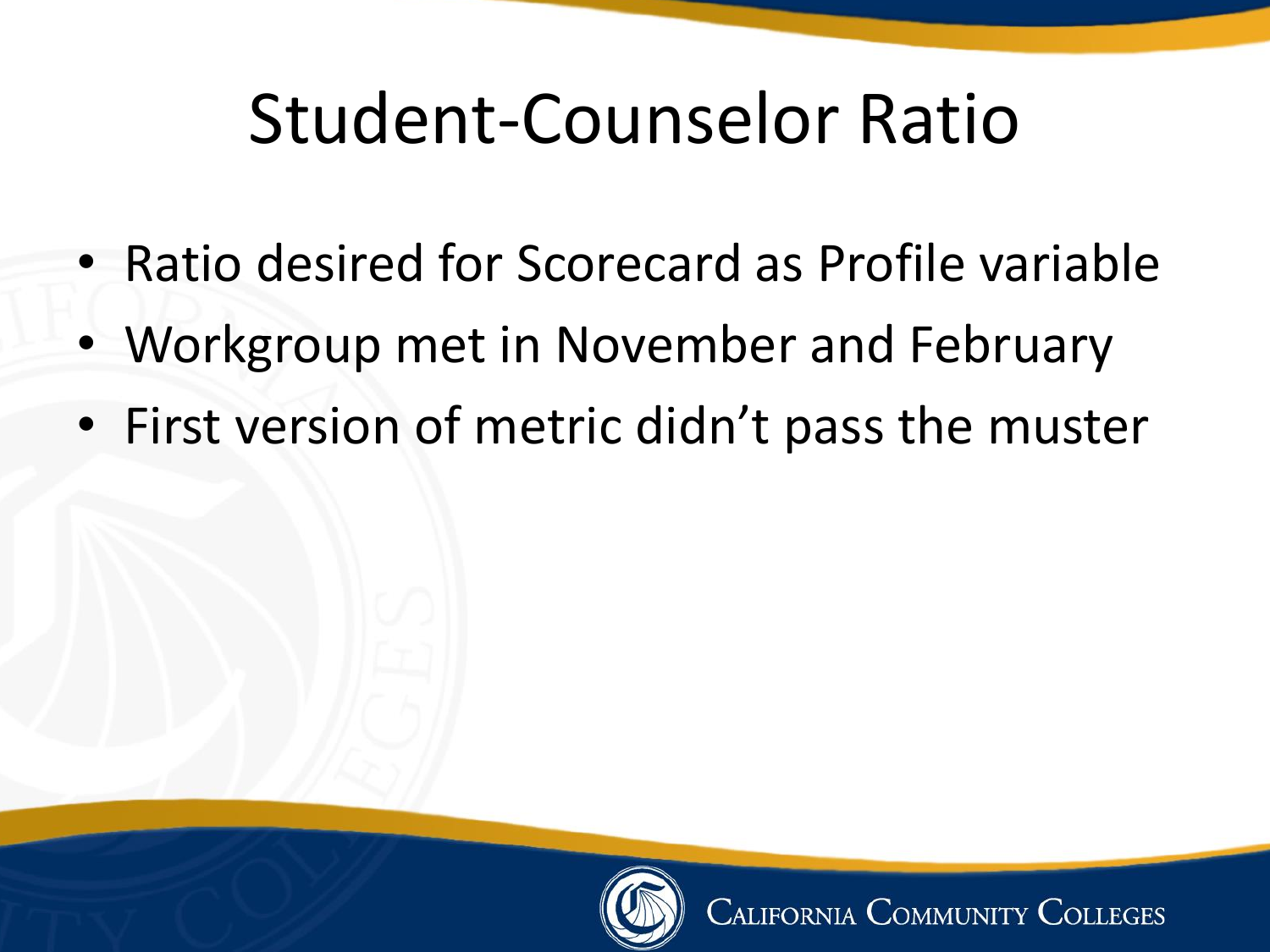#### S-C Ratio

• Latest Methodology:

- Numerator:
	- Fall student headcount (with minimum 0.5 units attempted or 8.0 contact hours)
		- MINUS
	- DSPS and EOPS students (EOPS and DSPS taken out of both numerator and denominator)

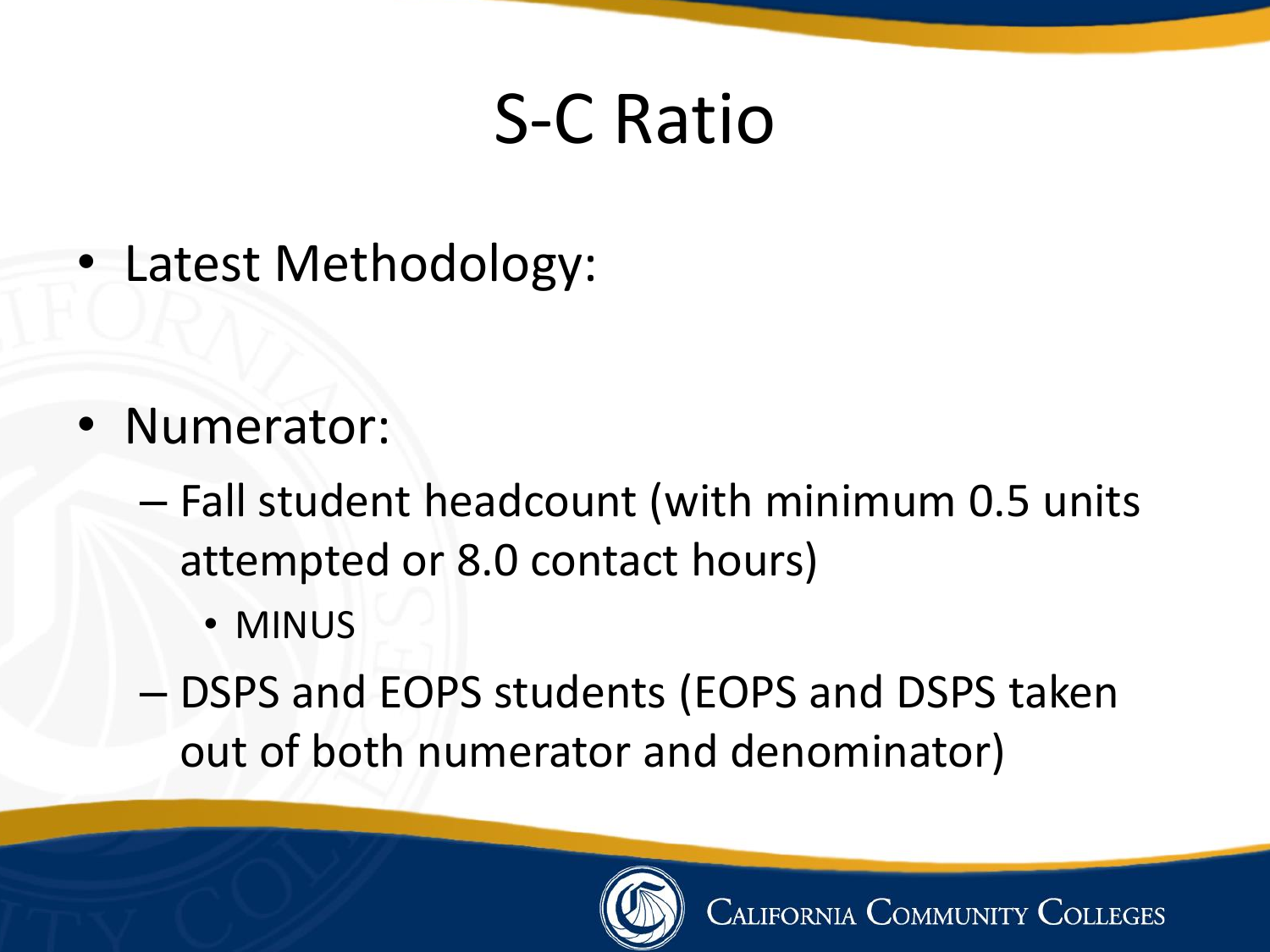#### S-C Ratio

- Denominator:
	- Total Fall FTE for Counseling in ASA Codes:
		- 6300, 6310, 6330, 6340, 6390 (exclude 6420, 6430: EOPS/DSPS)
		- If EB08=C or R, FTE is counted as 1.0, else count actual FTE
			- PLUS
		- FTE in Counseling TOP Codes (EJ01= CN or NN), TOP Codes: 493010, 493011, 493012, 493013

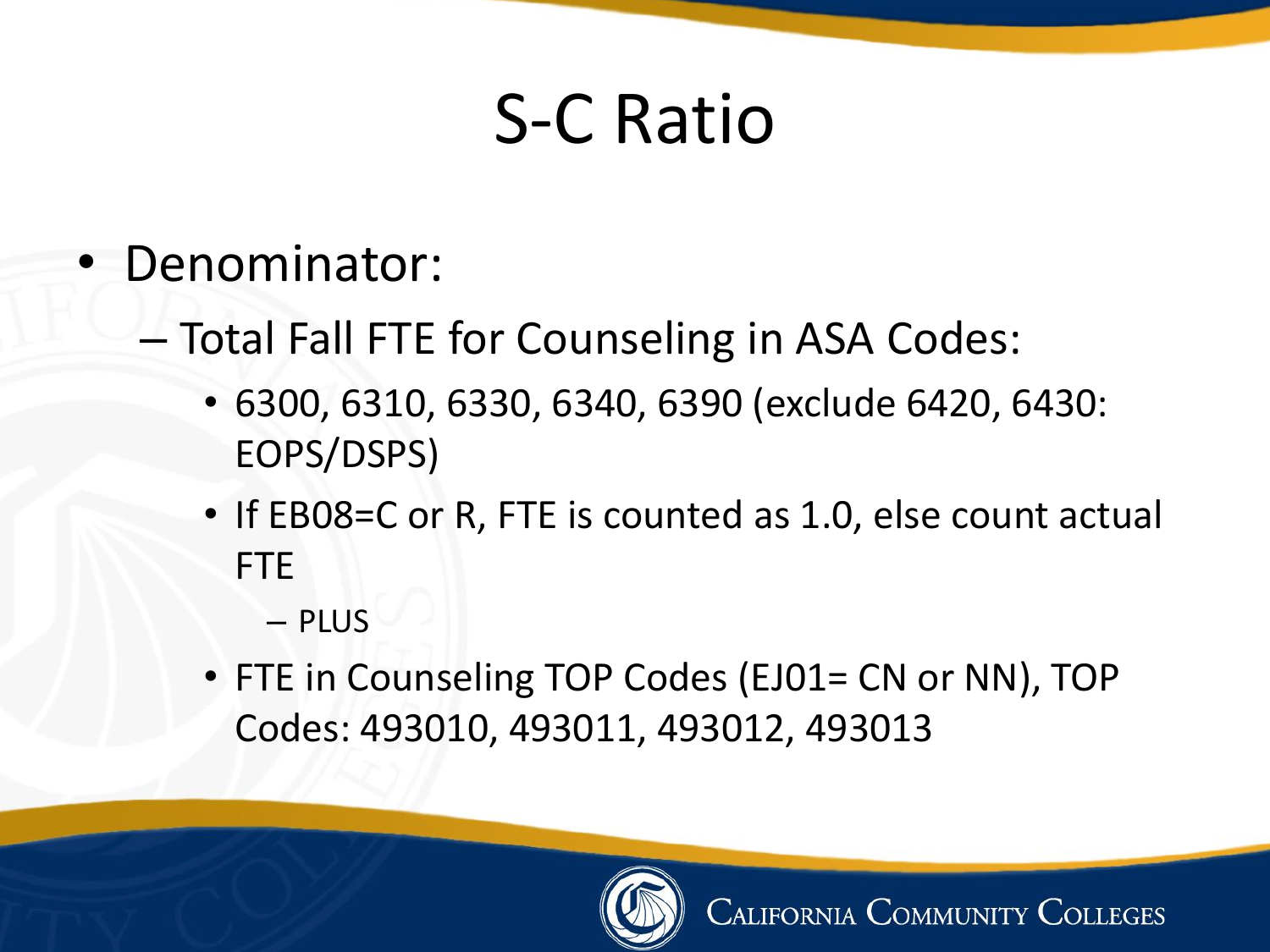#### S-C Ratio in Plain English

• All students in Fall, minus EOPS/DSPS,

#### DIVIDED BY



**CALIFORNIA COMMUNITY COLLEGES**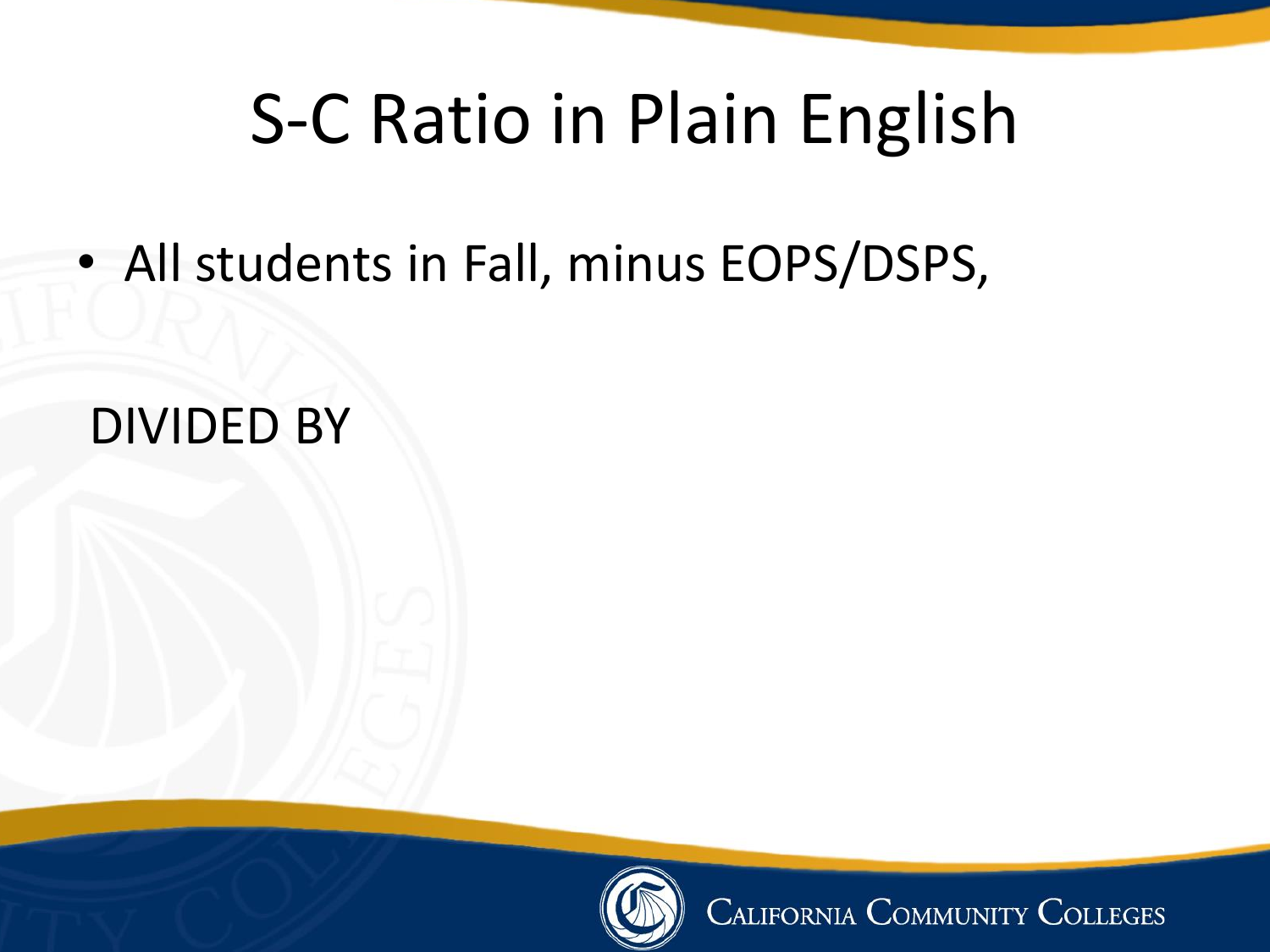## S-C Ratio in Plain English

- Total Fall FTE in Counseling ASA codes (except EOPS/DSPS)
	- Tenure/Tenure Track counted as 1.0 FTE
	- Temporaries counted as reported FTE



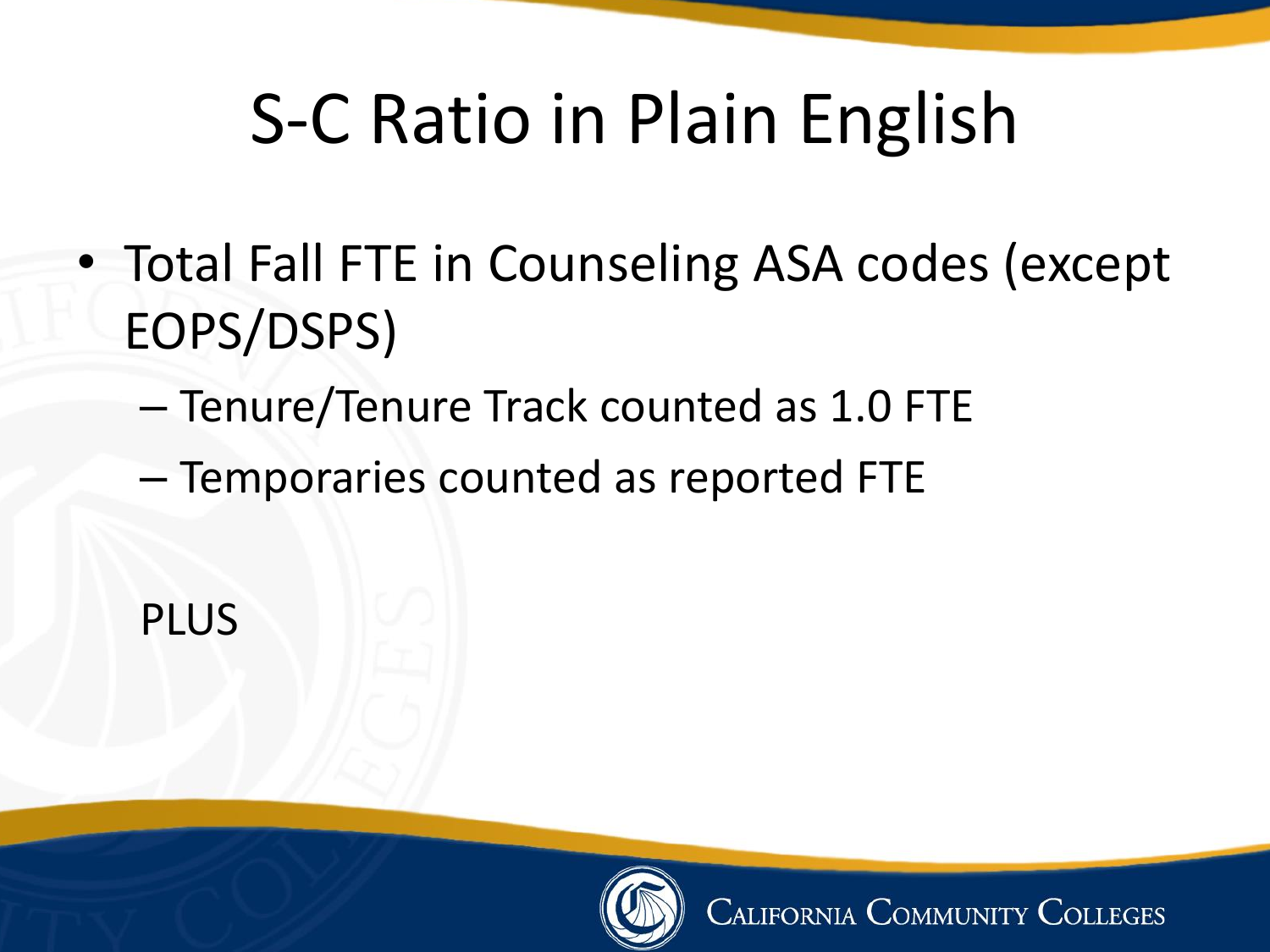# S-C Ratio in Plain English

- Total FTE in Counseling Courses:
	- Tenured, Tenure Track and Temporary FTE in courses with Counseling TOP Codes
		- 493010-13: Career Guidance, Orientation, Interpersonal Skills, Job-Seeking Skills, Academic Guidance
	- Course section can be credit or noncredit

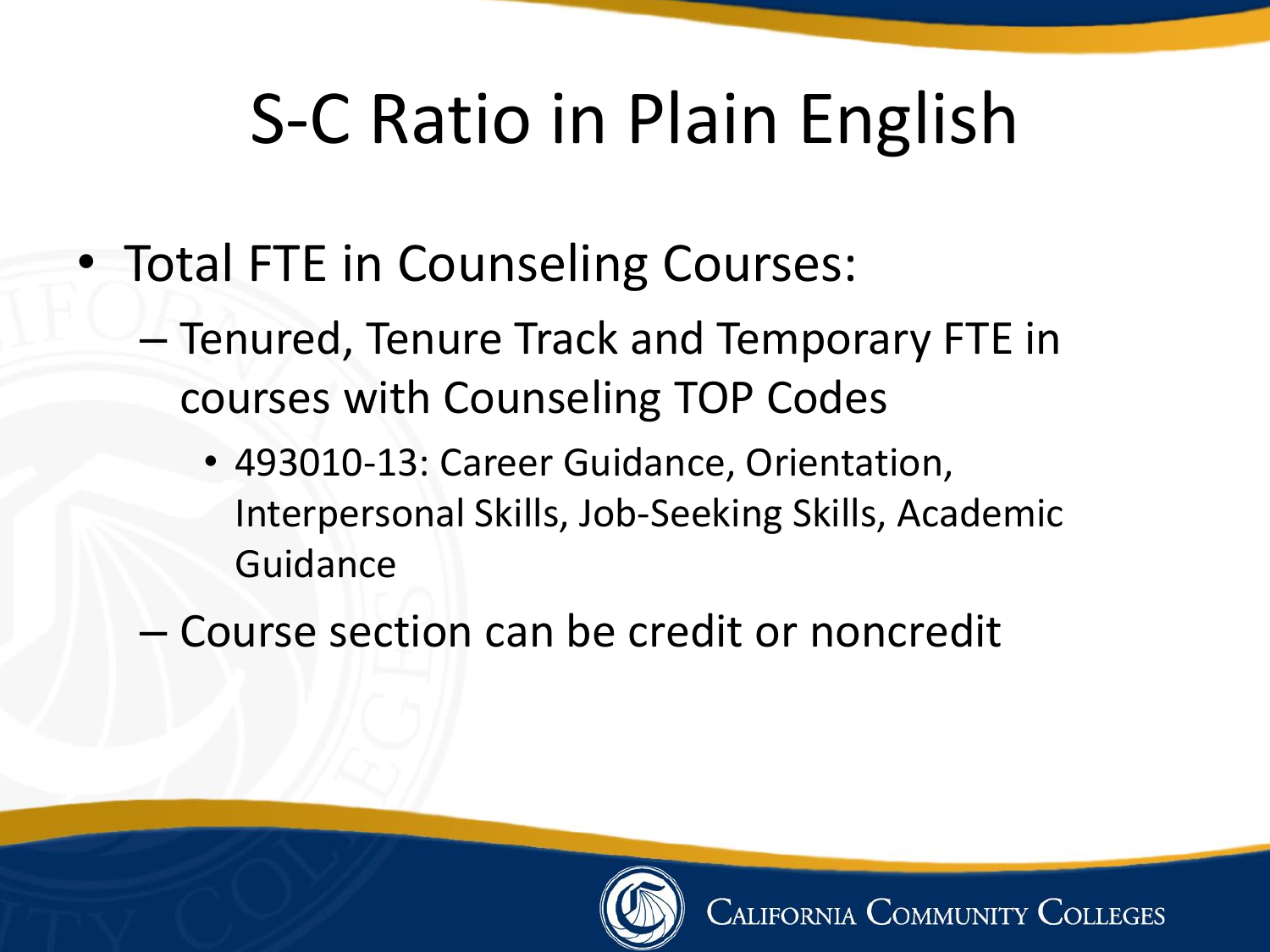#### Common Assessment

- Project remains on hold due to lack of prescribed funding
	- We have ~\$750k in existing one-time funds left
	- Bill passed, but no ongoing funding identified (~\$5-10m needed)
- C6 Consortium using DOL grant funds for regional pilot

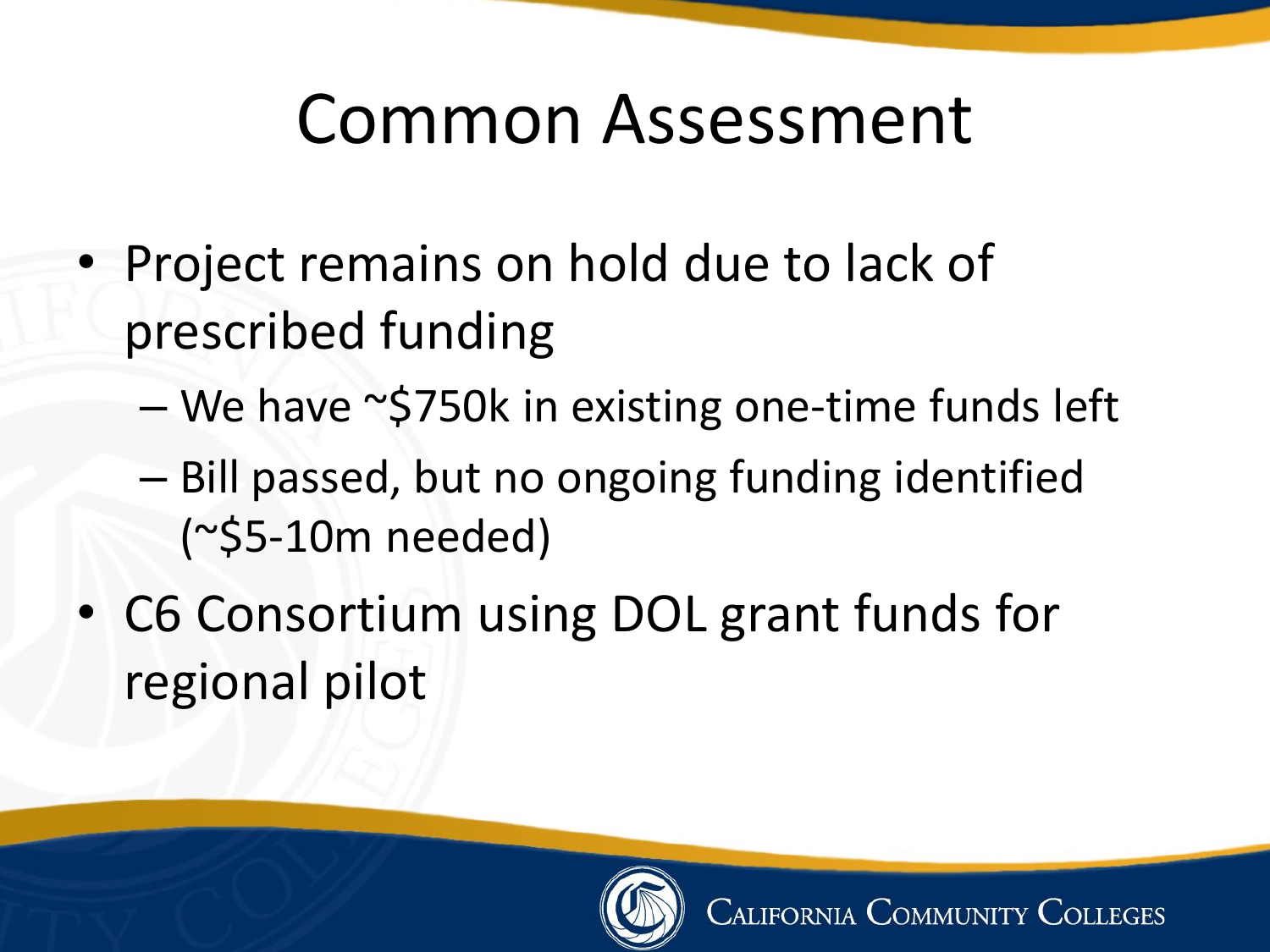#### Common Assessment

- Groundwork stage for assessment data warehouse
	- Can go in:
		- CCC MIS Enrollment data
		- EAP scores
	- We have met and requested the following from CA Dep't of Education:
		- CAHSEE scores
		- All HS math and English enrollment records, GPA's

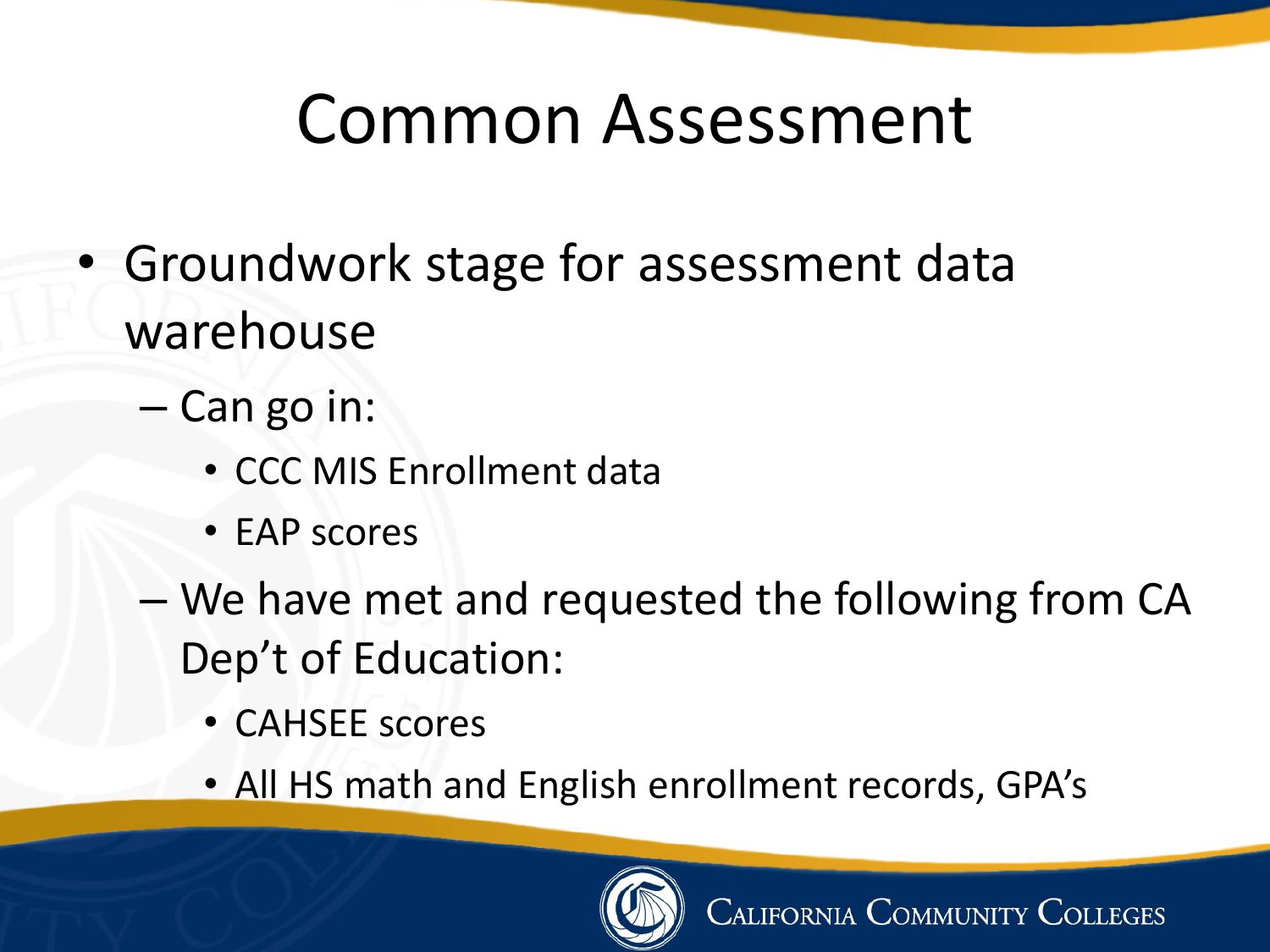#### Governor's Distance Ed Proposal

- Governor interested in MOOC's
- Met with all segments in 2012 about how to advance DE/MOOC usage in next 18-24 months
- \$\$\$ possible

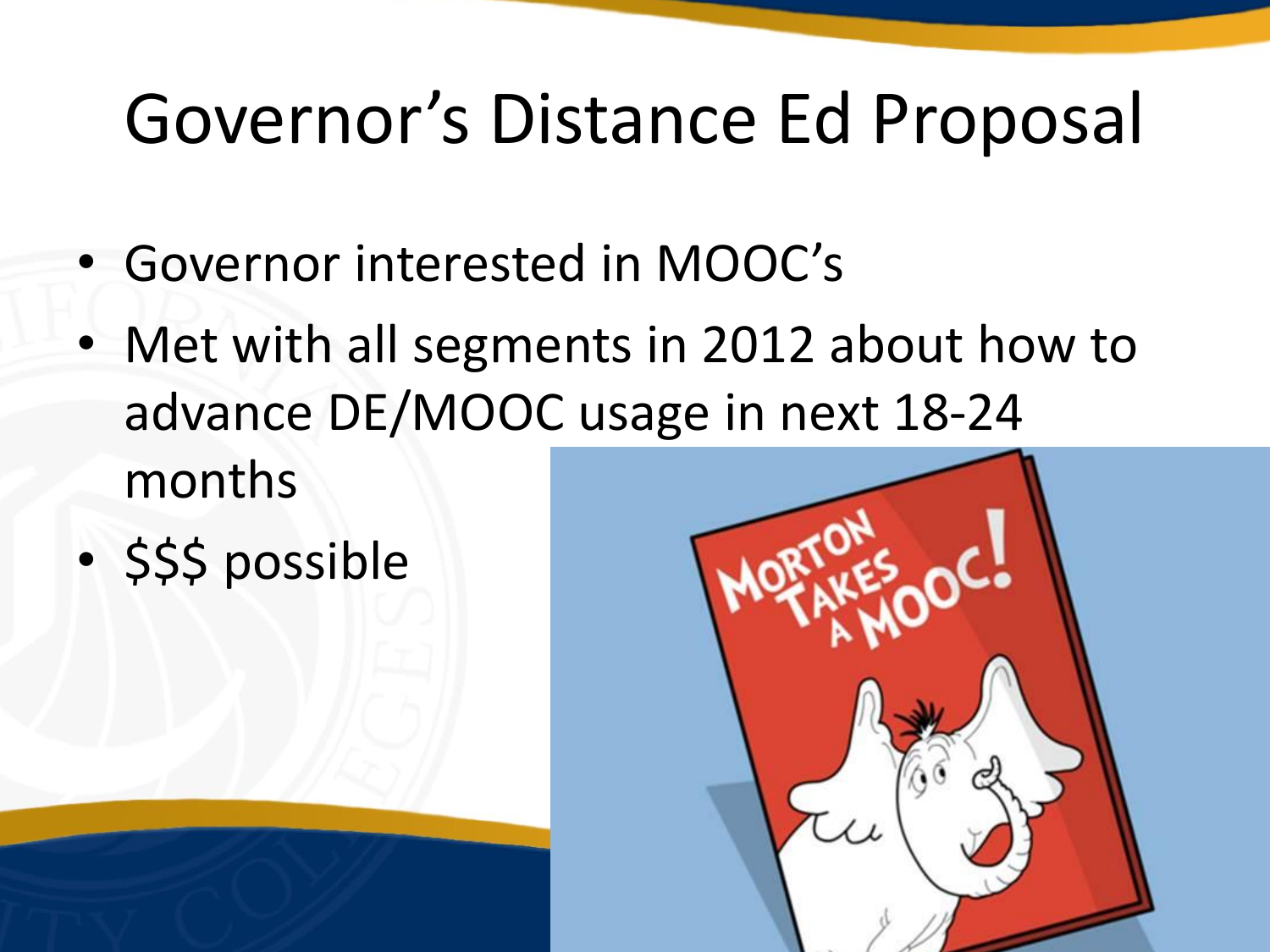## CCC DE Proposal

- Two-Pronged Approach:
	- Common DE Infrastructure
	- Use of MOOC as skills acquisition agent for expansion of "credit by exam"

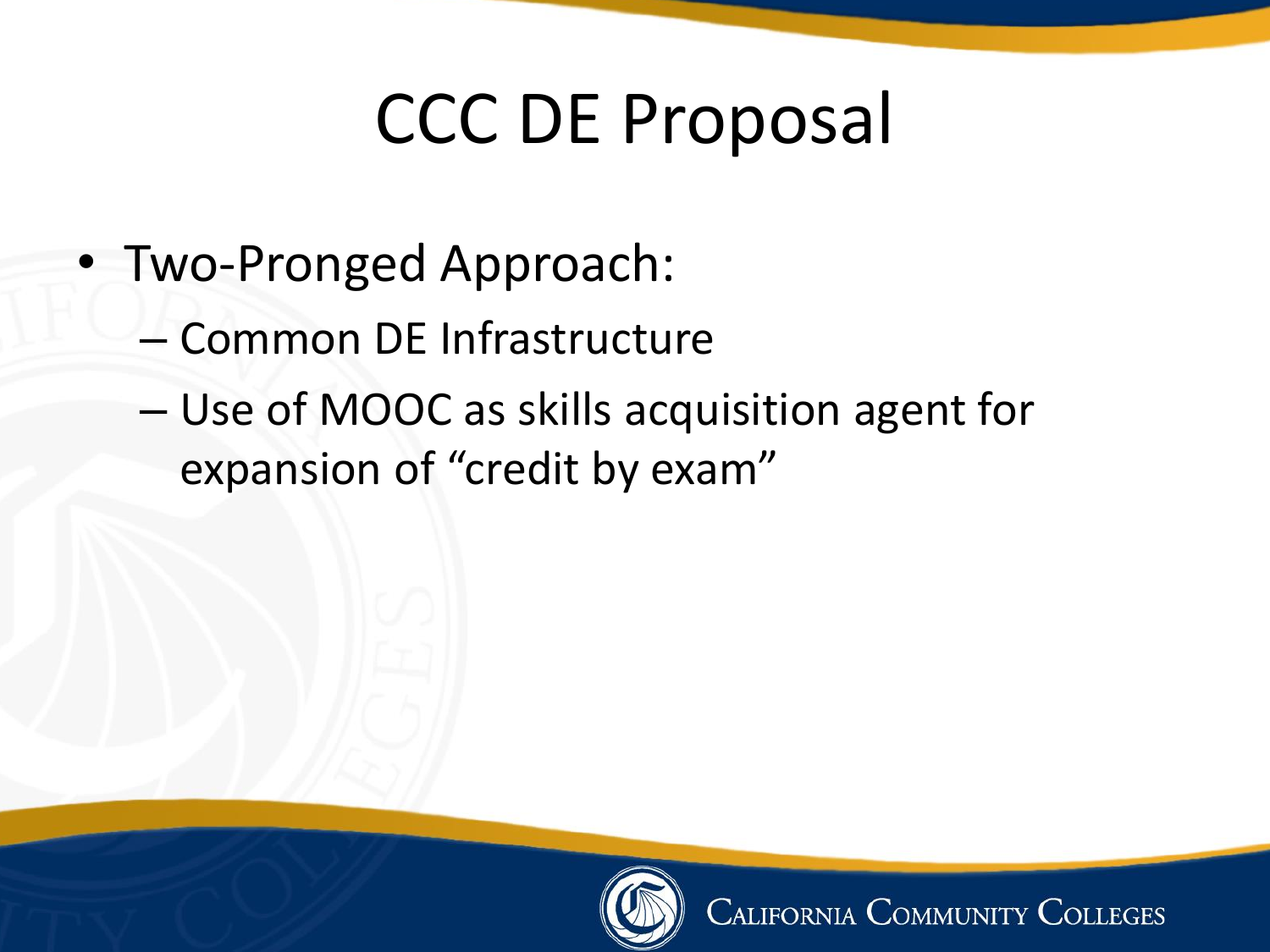## DE Infrastructure

- Bid and operate one CMS/LMS for entire CCC system
	- Not mandated, but available at little/no cost for all who wish to use it
- Operate one 24/7/365 Support Center for DE technical support
- Integration into existing ERP and other systems

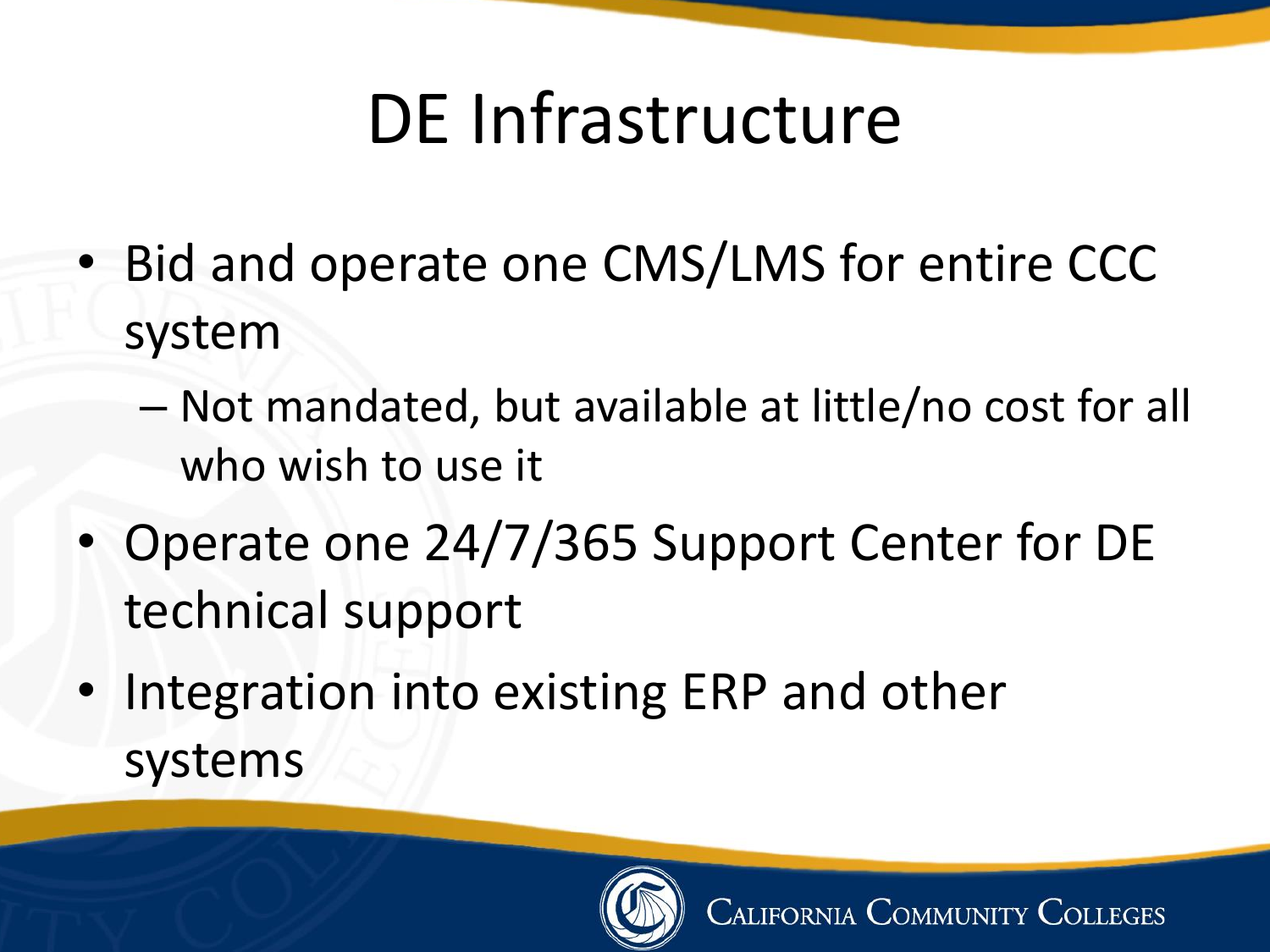## DE Infrastructure

- Aggregate DE course offerings under existing CVC.edu domain/portal
	- Students see this is a "virtual campus", but it is in fact all courses at 112 campuses
	- One CMS/LMS provides common look/feel
	- Focus on SB1440 courses/pathways, CID

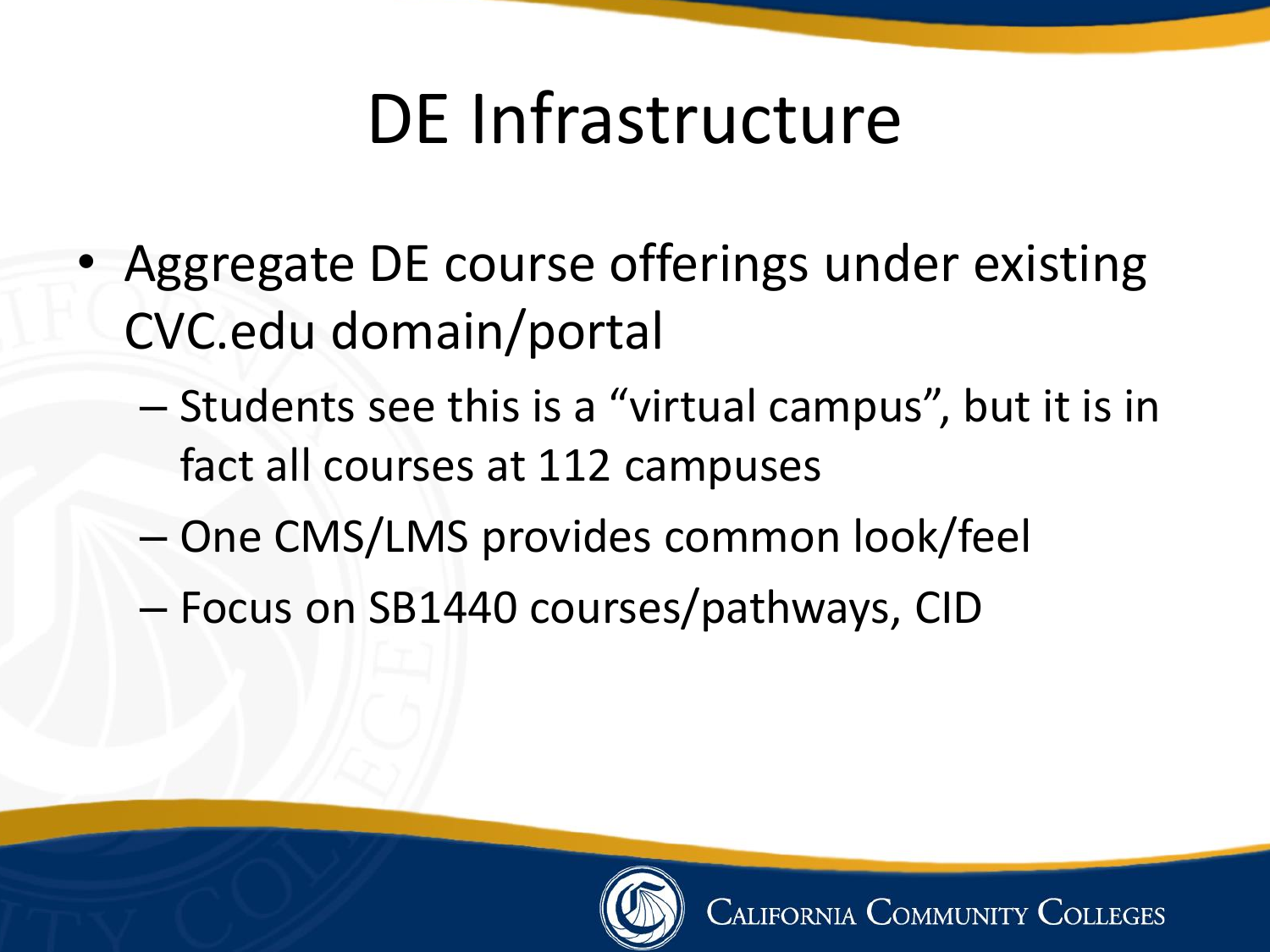## DE Infrastructure

- Expand staff/faculty development in DE (@ONE)
	- Teaching certifications
	- Course design services
- Enforce good DE practices as a condition
	- Students must take "intro" course, course standards, use of OER materials, etc.

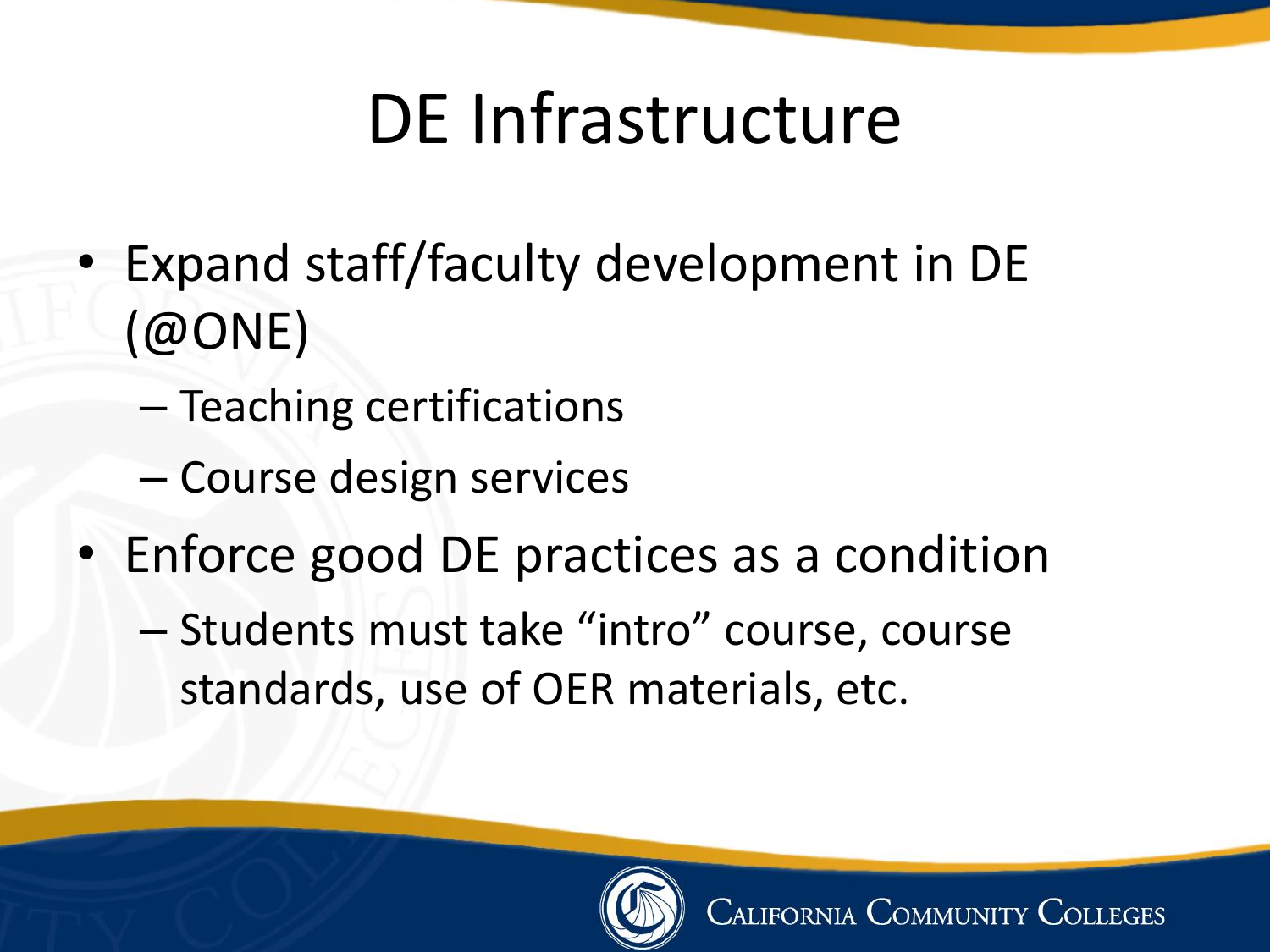# Credit by Exam

- Let campuses expand use of Credit by Exam to allow students to acquire skills anywhere (including MOOC's) and challenge courses
- Students pay a fee to take exam and pay\$46/unit if they pass
- Quality and exam controlled by faculty; not granting credit for the MOOC